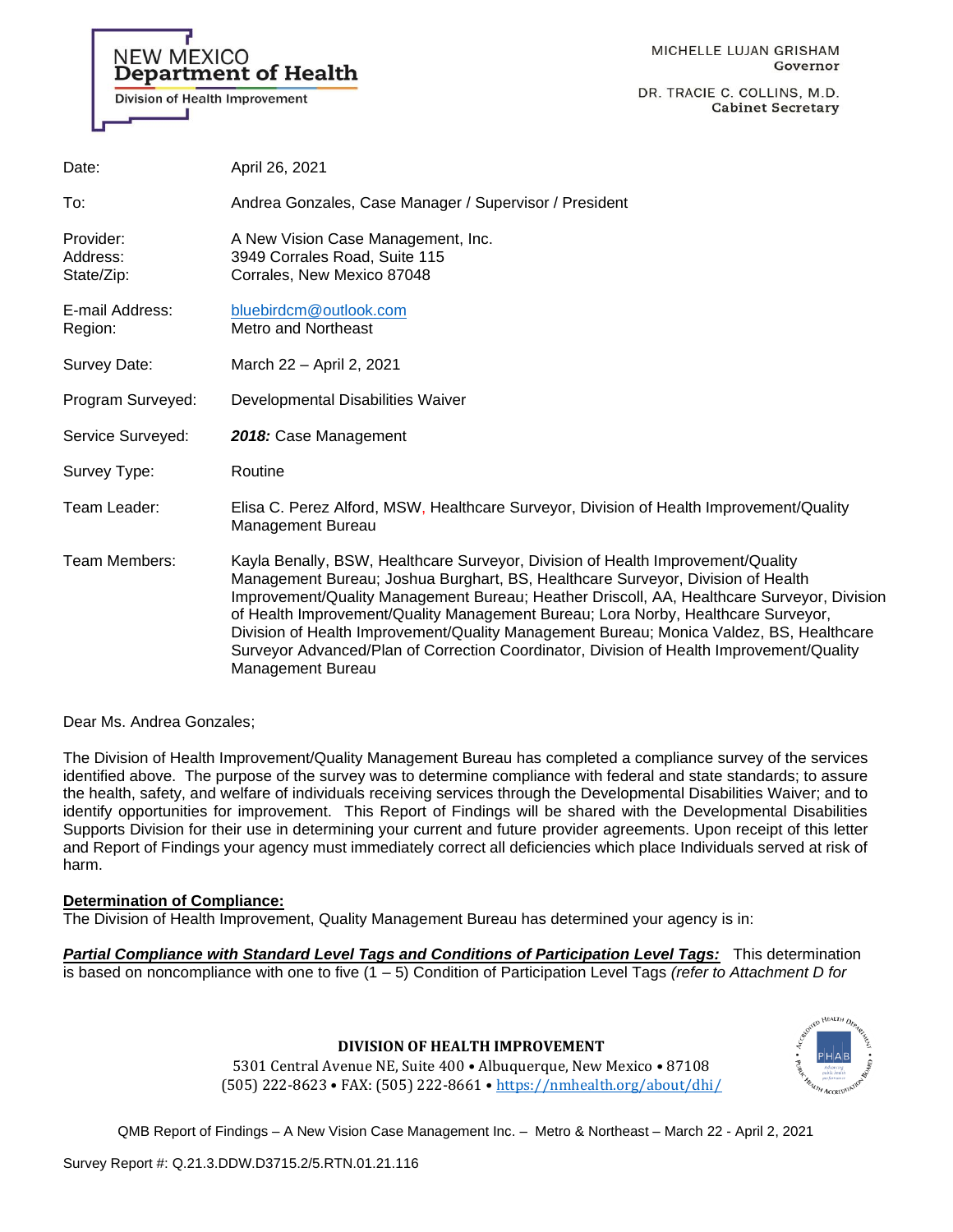*details)*. The attached QMB Report of Findings indicates Standard Level and Condition of Participation Level deficiencies identified and requires completion and implementation of a Plan of Correction.

The following tags are identified as Condition of Participation Level:

• Tag # 4C07 Individual Service Planning *(Visions, measurable outcome, action steps)* 

The following tags are identified as Standard Level:

- Tag #4C08 ISP Development Process
- Tag # 4C09 Secondary FOC
- Tag # 4C16 Req. for Reports & Distribution of ISP (Provider Agencies, Individual and / or Guardian)
- Tag # 4C16.1 Req. for Reports & Distribution of ISP (Regional DDSD Office)

# **Plan of Correction:**

The attached Report of Findings identifies the deficiencies found during your agency's on-site compliance review. You are required to complete and implement a Plan of Correction. Your agency has a total of 45 business days (10 business days to submit your POC for approval and 35 days to implement your *approved* Plan of Correction) from the receipt of this letter.

You were provided information during the exit meeting portion of your on-site survey. Please refer to this information (Attachment A) for specific instruction on completing your Plan of Correction. At a minimum your Plan of Correction should address the following for each Tag cited:

# **Corrective Action for Current Citation**:

• How is the deficiency going to be corrected? (i.e. obtained documents, retrain staff, individuals and/or staff no longer in service, void/adjusts completed, etc.) This can be specific to each deficiency cited or if possible an overall correction, i.e. all documents will be requested and filed as appropriate.

# **On-going Quality Assurance/Quality Improvement Processes:**

- What is going to be done on an ongoing basis? (i.e. file reviews, etc.)
- How many individuals is this going to effect? (i.e. percentage of individuals reviewed, number of files reviewed, etc.)
- How often will this be completed? (i.e. weekly, monthly, quarterly, etc.)
- Who is responsible? (responsible position within your agency)
- What steps will be taken if issues are found? (i.e. retraining, requesting documents, filing RORA, etc.)
- How is this integrated in your agency's QIS, QI Committee reviews and annual report?

### **Submission of your Plan of Correction:**

Please submit your agency's Plan of Correction in the available space on the two right-hand columns of the Report of Findings. *(See attachment "A" for additional guidance in completing the Plan of Correction)*.

Within 10 business days of receipt of this letter your agency Plan of Correction must be submitted to the parties below:

- **1. Quality Management Bureau, Attention: Monica Valdez, Plan of Correction Coordinator in any of the following ways:**
	- a. Electronically at [MonicaE.Valdez@state.nm.us](mailto:MonicaE.Valdez@state.nm.us) *(preferred method)*
	- b. Fax to 505-222-8661, or
	- c. Mail to POC Coordinator, 5301 Central Ave NE Suite 400, Albuquerque, New Mexico 87108

### **2. Developmental Disabilities Supports Division Regional Office for region of service surveyed**

Upon notification from QMB that your *Plan of Correction has been approved*, you must implement all remedies and corrective actions to come into compliance. If your Plan of Correction is denied, you must resubmit a revised plan as soon as possible for approval, as your POC approval and all remedies must be completed within 45 business days of the receipt of this letter.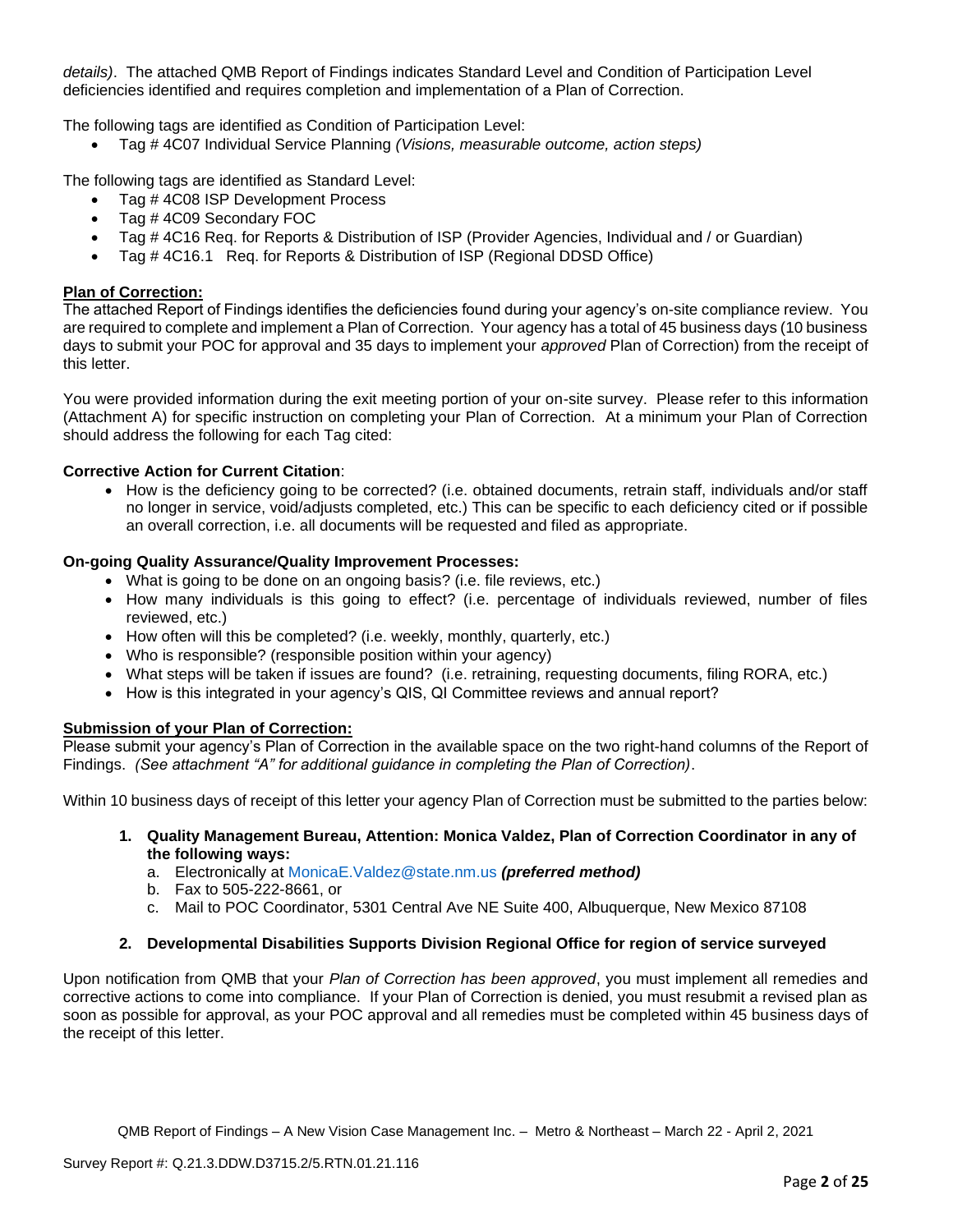Failure to submit your POC within the allotted 10 business days or complete and implement your Plan of Correction within the total 45 business days allowed may result in the imposition of a \$200 per day Civil Monetary Penalty until it is received, completed and/or implemented.

### **Billing Deficiencies:**

If you have deficiencies noted in this report of findings under the *Service Domain: Medicaid Billing/Reimbursement*, you must complete a "Void/Adjust" claim or remit the identified overpayment via a check within 30 calendar days of the date of this letter to HSD/OIG/PIU, *though this is not the preferred method of payment*. If you choose to pay via check, please include a copy of this letter with the payment. Make the check payable to the New Mexico Human Services Department and mail to:

> Attention: *Lisa Medina-Lujan* HSD/OIG/Program Integrity Unit 1474 Rodeo Road Santa Fe, New Mexico 87505

If you have questions and would like to speak with someone at HSD/OIG/PIU, please contact:

# *Lisa Medina-Lujan [\(Lisa.medina-lujan@state.nm.us\)](mailto:Lisa.medina-lujan@state.nm.us)*

Please be advised that there is a one-week lag period for applying payments received by check to Void/Adjust claims. During this lag period, your other claim payments may be applied to the amount you owe even though you have sent a refund, reducing your payment amount. For this reason, we recommend that you allow the system to recover the overpayment instead of sending in a check.

# **Request for Informal Reconsideration of Findings (IRF):**

If you disagree with a finding of deficient practice, you have 10 business days upon receipt of this notice to request an IRF. Submit your request for an IRF in writing to:

> ATTN: QMB Bureau Chief Request for Informal Reconsideration of Findings 5301 Central Ave NE Suite #400 Albuquerque, NM 87108 Attention: IRF request/QMB

See Attachment "C" for additional guidance in completing the request for Informal Reconsideration of Findings. The request for an IRF will not delay the implementation of your Plan of Correction which must be completed within 45 total business days (10 business days to submit your POC for approval and 35 days to implement your *approved* Plan of Correction). Providers may not appeal the nature or interpretation of the standard or regulation, the team composition or sampling methodology. If the IRF approves the modification or removal of a finding, you will be advised of any changes.

Please contact the Plan of Correction Coordinator, Monica Valdez at 505-273-1930 or email at: [MonicaE.Valdez@state.nm.us](mailto:MonicaE.Valdez@state.nm.us) if you have questions about the Report of Findings or Plan of Correction. Thank you for your cooperation and for the work you perform.

Sincerely,

Elisa C. Perez Alford, MSW

Elisa C. Perez Alford, MSW Team Lead/Healthcare Surveyor Division of Health Improvement Quality Management Bureau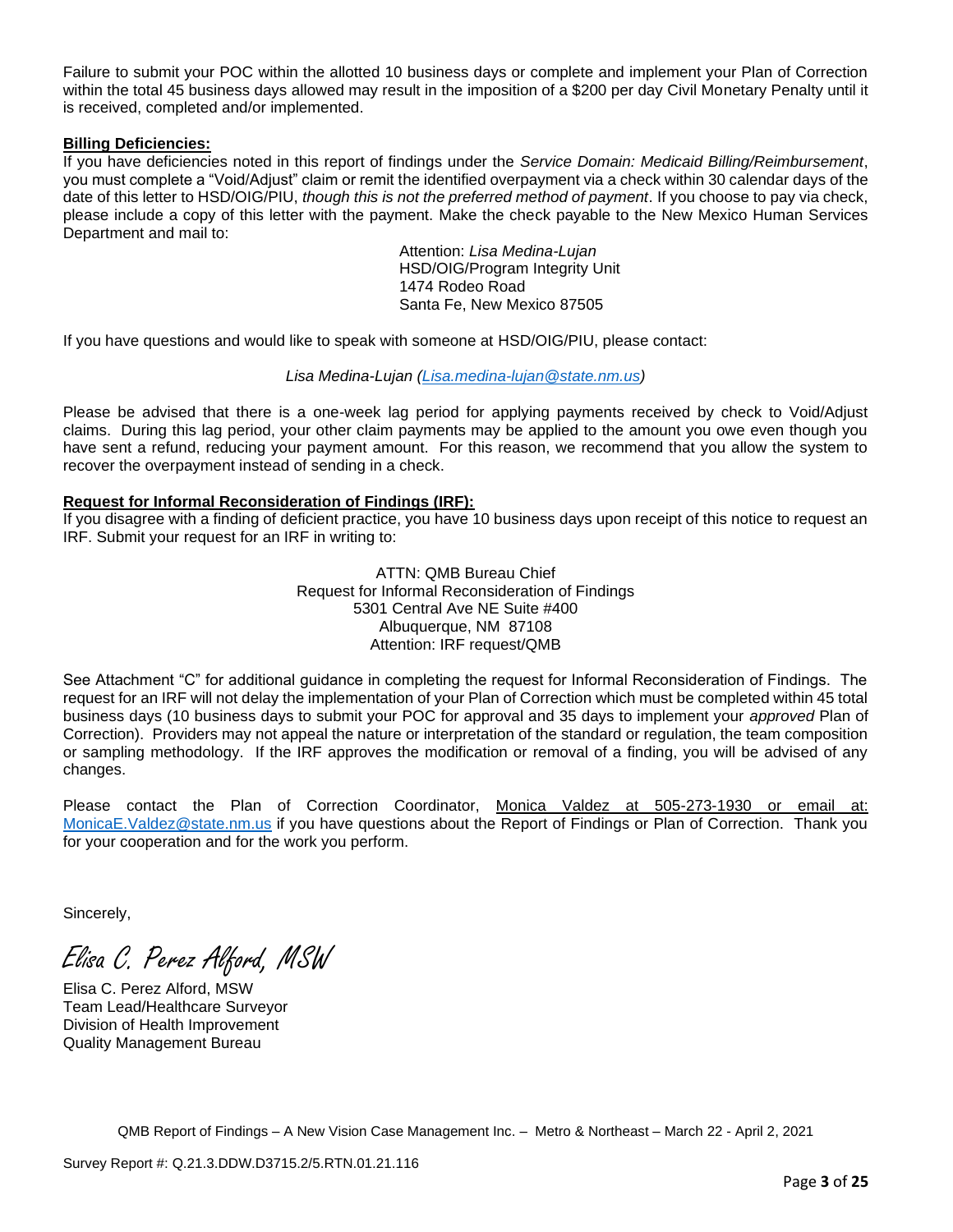| <b>Survey Process Employed:</b>                        |                                                                                                                                                                                                                                                                                                                                                                                                    |
|--------------------------------------------------------|----------------------------------------------------------------------------------------------------------------------------------------------------------------------------------------------------------------------------------------------------------------------------------------------------------------------------------------------------------------------------------------------------|
| <b>Administrative Review Start Date:</b>               | March 22, 2021                                                                                                                                                                                                                                                                                                                                                                                     |
| Contact:                                               | A New Vision Case Management, Inc.<br>Andrea Gonzales, Case Manager / Supervisor / President                                                                                                                                                                                                                                                                                                       |
|                                                        | <b>DOH/DHI/QMB</b><br>Elisa C. Perez Alford, MSW, Team Lead/Healthcare Surveyor                                                                                                                                                                                                                                                                                                                    |
| On-site Entrance Conference Date:                      | Entrance Conference was waived by provider                                                                                                                                                                                                                                                                                                                                                         |
| <b>Exit Conference Date:</b>                           | April 2, 2021                                                                                                                                                                                                                                                                                                                                                                                      |
| Present:                                               | A New Vision Case Management, Inc.<br>Andrea Gonzales, Case Manager / Supervisor / President<br>Dee Dee Ackerman, Case Manager<br>Inez Chavira, Case Manager<br>Sharon Kirkman, Case Manager<br>Sherri Bailey, Case Manager<br>Illeen Marquez, Case Manager<br>Kelly Nunez, Case Manager<br>Josie Pflieger, Case Manager                                                                           |
|                                                        | <b>DOH/DHI/QMB</b><br>Elisa C. Perez Alford, MSW, Team Lead/Healthcare Surveyor<br>Kayla Benally, BSW, Healthcare Surveyor<br>Joshua Burghart, BS, Healthcare Surveyor<br>Heather Driscoll, AA, Healthcare Surveyor<br>Lora Norby, Healthcare Surveyor<br>Monica Valdez, BS, Healthcare Surveyor Advanced/Plan of Correction<br>Coordinator<br>Wolf Krusemark, BFA, Healthcare Surveyor Supervisor |
|                                                        | <b>DDSD - Metro Regional Office</b><br>Marcie Battle, Case Management Coordinator                                                                                                                                                                                                                                                                                                                  |
| <b>Administrative Locations Visited:</b>               | 0 (Note: No administrative locations visited due to COVID-19<br>Public Health Emergency)                                                                                                                                                                                                                                                                                                           |
| <b>Total Sample Size:</b>                              | 30                                                                                                                                                                                                                                                                                                                                                                                                 |
|                                                        | 1 - Jackson Class Members<br>29 - Non-Jackson Class Members                                                                                                                                                                                                                                                                                                                                        |
| Persons Served Records Reviewed                        | 30                                                                                                                                                                                                                                                                                                                                                                                                 |
| Total Number of Secondary Freedom of Choices Reviewed: | Number: 153                                                                                                                                                                                                                                                                                                                                                                                        |
| Case Management Personnel Records Reviewed             | 13                                                                                                                                                                                                                                                                                                                                                                                                 |
| Case Manager Personnel Interviewed                     | 13 (Note: Interviews conducted by video / phone due to<br>COVID-19 Public Health Emergency)                                                                                                                                                                                                                                                                                                        |
| Administrative Interviews                              | 1 (Note: Interviews conducted by video / phone due to<br>COVID-19 Public Health Emergency)                                                                                                                                                                                                                                                                                                         |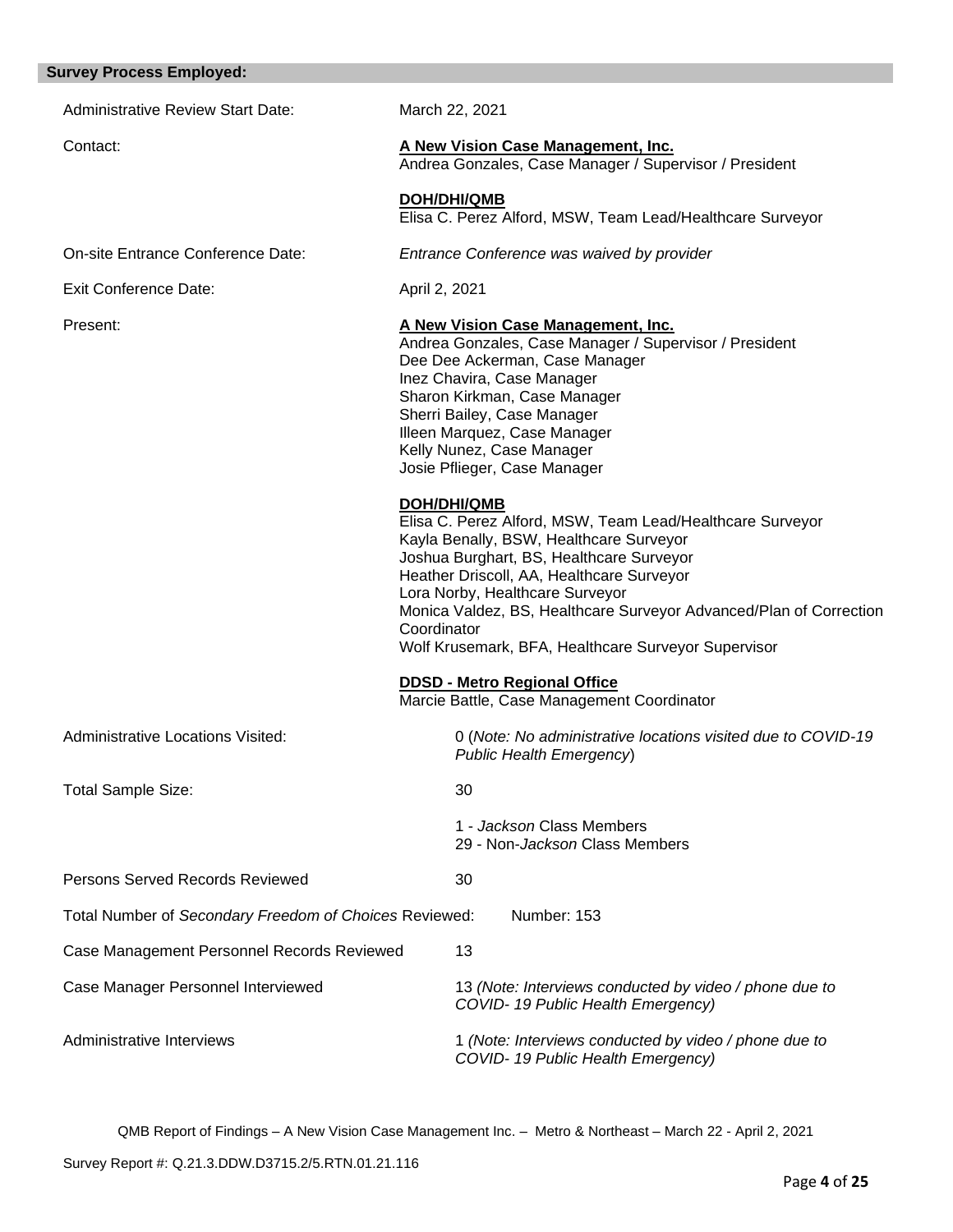Administrative Processes and Records Reviewed:

- Medicaid Billing/Reimbursement Records for all Services Provided
- Accreditation Records
- Individual Medical and Program Case Files, including, but not limited to:
	- Individual Service Plans
	- Progress on Identified Outcomes
	- Healthcare Plans
	- Medical Emergency Response Plans
	- Therapy Evaluations and Plans
	- Healthcare Documentation Regarding Appointments and Required Follow-Up
	- Other Required Health Information
- Internal Incident Management Reports and System Process / General Events Reports
- Personnel Files, including subcontracted staff
- Staff Training Records, Including Competency Interviews with Staff
- Agency Policy and Procedure Manual
- Caregiver Criminal History Screening Records
- Consolidated Online Registry/Employee Abuse Registry
- Quality Assurance / Improvement Plan

CC: Distribution List: DOH - Division of Health Improvement

- DOH Developmental Disabilities Supports Division
	- DOH Office of Internal Audit

HSD - Medical Assistance Division

NM Attorney General's Office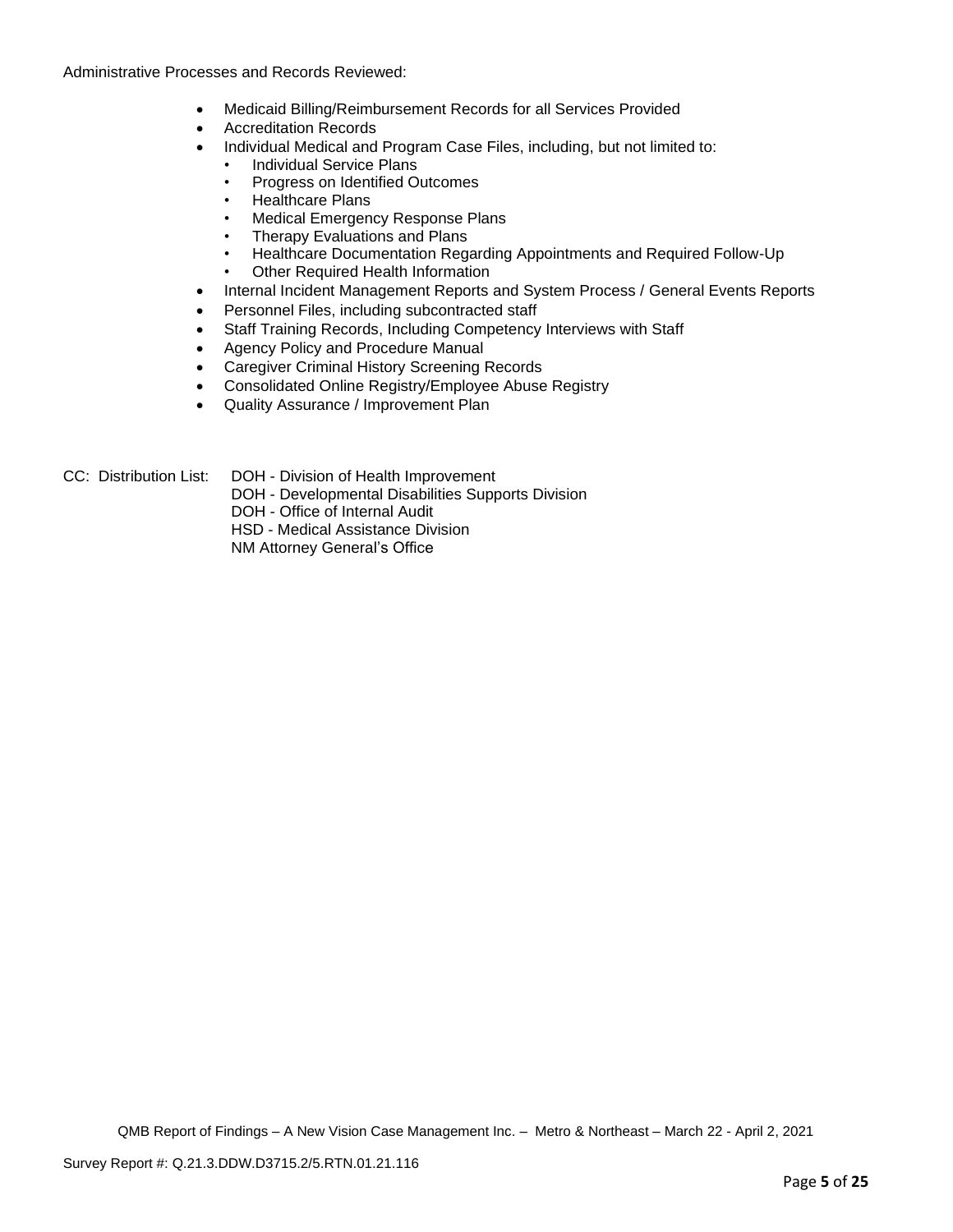# **Attachment A**

# **Provider Instructions for Completing the QMB Plan of Correction (POC) Process**

## *Introduction:*

After a QMB Compliance Survey, your QMB Report of Findings will be sent to you via e-mail.

Each provider must develop and implement a Plan of Correction (POC) that identifies specific quality assurance and quality improvement activities the agency will implement to correct deficiencies and prevent continued deficiencies and non-compliance.

Agencies must submit their Plan of Correction within ten (10) business days from the date you receive the QMB Report of Findings. (Providers who do not submit a POC within 10 business days may be referred to the DDSD Regional Office for purposes of contract management or the Internal Review Committee [IRC] for possible actions or sanctions).

Agencies must fully implement their approved Plan of Correction within 45 business days (10 business days to submit your POC for approval and 35 days to implement your approved Plan of Correction) from the date they receive the QMB Report of Findings. Providers who fail to complete a POC within the 45-business days allowed will be referred to the IRC for possible actions or sanctions.

If you have questions about the Plan of Correction process, call the Plan of Correction Coordinator at 505-273-1930 or email at [MonicaE.Valdez@state.nm.us.](mailto:MonicaE.Valdez@state.nm.us) Requests for technical assistance must be requested through your Regional DDSD Office.

The POC process cannot resolve disputes regarding findings. If you wish to dispute a finding on the official Report of Findings, you must file an Informal Reconsideration of Findings (IRF) request within ten (10) business days of receiving your report. Please note that you must still submit a POC for findings that are in question (see Attachment C).

### *Instructions for Completing Agency POC:*

## *Required Content*

Your Plan of Correction should provide a step-by-step description of the methods to correct each deficient practice cited to prevent recurrence and information that ensures the regulation cited comes into and remains in compliance. The remedies noted in your POC are expected to be added to your Agency's required, annual Quality Assurance (QA) Plan.

If a deficiency has already been corrected since the on-site survey, the plan should state how it was corrected, the completion date (date the correction was accomplished), and how possible recurrence of the deficiency will be prevented.

*The following details should be considered when developing your Plan of Correction:*

#### *The Plan of Correction must address each deficiency cited in the Report of Findings unless otherwise noted with a "No Plan of Correction Required statement." The Plan of Correction must address the five (5) areas listed below:*

- 1. How the specific and realistic corrective action will be accomplished for individuals found to have been affected by the deficient practice.
- 2. How the agency will identify other individuals who have the potential to be affected by the same deficient practice, and how the agency will act to protect those individuals in similar situations.
- 3. What Quality Assurance measures will be put into place and what systemic changes made to ensure the deficient practice will not recur.
- 4. Indicate how the agency plans to monitor its performance to make certain solutions are sustained. The agency must develop a QA plan for ensuring correction is achieved and sustained. This QA plan must be implemented, and the corrective action is evaluated for its effectiveness. The plan of correction is integrated into the agency quality assurance system; and
- 5. Include dates when corrective actions will be completed. The corrective action completion dates must be acceptable to the State.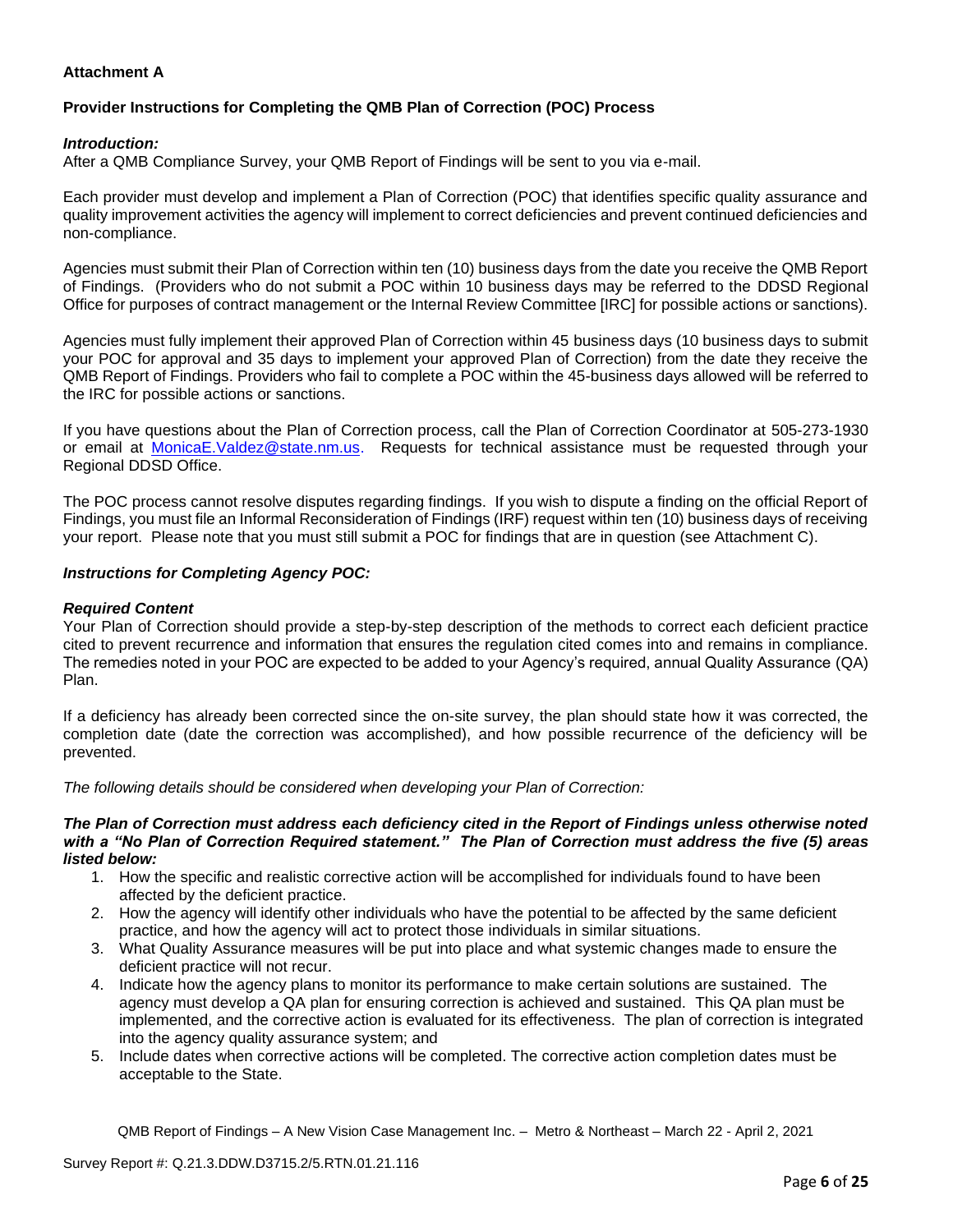*The following details should be considered when developing your Plan of Correction:*

- Details about how and when Individual Served, agency personnel and administrative and service delivery site files are audited by agency personnel to ensure they contain required documents;
- Information about how medication administration records are reviewed to verify they contain all required information before they are distributed to service sites, as they are being used, and after they are completed;
- Your processes for ensuring that all required agency personnel are trained on required DDSD required trainings;
- How accuracy in billing/reimbursement documentation is assured;
- How health, safety is assured;
- For Case Management providers, how Individual Service Plans are reviewed to verify they meet requirements, how the timeliness of level of care (LOC) packet submissions and consumer visits are tracked;
- Your process for gathering, analyzing and responding to quality data indicators; and,
- Details about Quality Targets in various areas, current status, analyses about why targets were not met, and remedies implemented.

*Note:* **Instruction or in-service of staff alone may not be a sufficient plan of correction.** This is a good first step toward correction, but additional steps must be taken to ensure the deficiency is corrected and will not recur.

### *Completion Dates*

- The plan of correction must include a **completion date** (entered in the far right-hand column) for each finding. Be sure the date is **realistic** in the amount of time your Agency will need to correct the deficiency; not to exceed 45 total business days.
- Direct care issues should be corrected immediately and monitored appropriately.
- Some deficiencies may require a staged plan to accomplish total correction.
- Deficiencies requiring replacement of equipment, etc., may require more time to accomplish correction but should show reasonable time frames.

# *Initial Submission of the Plan of Correction Requirements*

- 1. The Plan of Correction must be completed on the official QMB Survey Report of Findings/Plan of Correction Form and received by QMB within ten (10) business days from the date you received the report of findings.
- 2. For questions about the POC process, call the POC Coordinator, Monica Valdez at 505-273-1930 or email at [MonicaE.Valdez@state.nm.us](mailto:MonicaE.Valdez@state.nm.us) for assistance.
- 3. For Technical Assistance (TA) in developing or implementing your POC, contact your Regional DDSD Office.
- 4. Submit your POC to Monica Valdez, POC Coordinator in any of the following ways:
	- a. Electronically at [MonicaE.Valdez@state.nm.us](mailto:MonicaE.Valdez@state.nm.us) *(preferred method)*
	- b. Fax to 505-222-8661, or
	- c. Mail to POC Coordinator, 5301 Central Ave NE Suite 400, Albuquerque, New Mexico 87108
- 5. *Do not submit supporting documentation* (evidence of compliance) to QMB *until after* your POC has been approved by the QMB.
- 6. QMB will notify you when your POC has been "approved" or "denied."
	- a. During this time, whether your POC is "approved," or "denied," you will have a maximum of 45-business days from the date of receipt of your Report of Findings to correct all survey deficiencies.
	- b. If your POC is denied, it must be revised and resubmitted as soon as possible, as the 45-business day limit is in effect.
	- c. If your POC is denied a second time your agency may be referred to the Internal Review Committee.
	- d. You will receive written confirmation when your POC has been approved by QMB and a final deadline for completion of your POC.
	- e. Please note that all POC correspondence will be sent electronically unless otherwise requested.
- 7. Failure to submit your POC within 10 business days without prior approval of an extension by QMB will result in a referral to the Internal Review Committee and the possible implementation of monetary penalties and/or sanctions.

### *POC Document Submission Requirements*

Once your POC has been approved by the QMB Plan of Correction Coordinator you must submit copies of documents as evidence that all deficiencies have been corrected, as follows.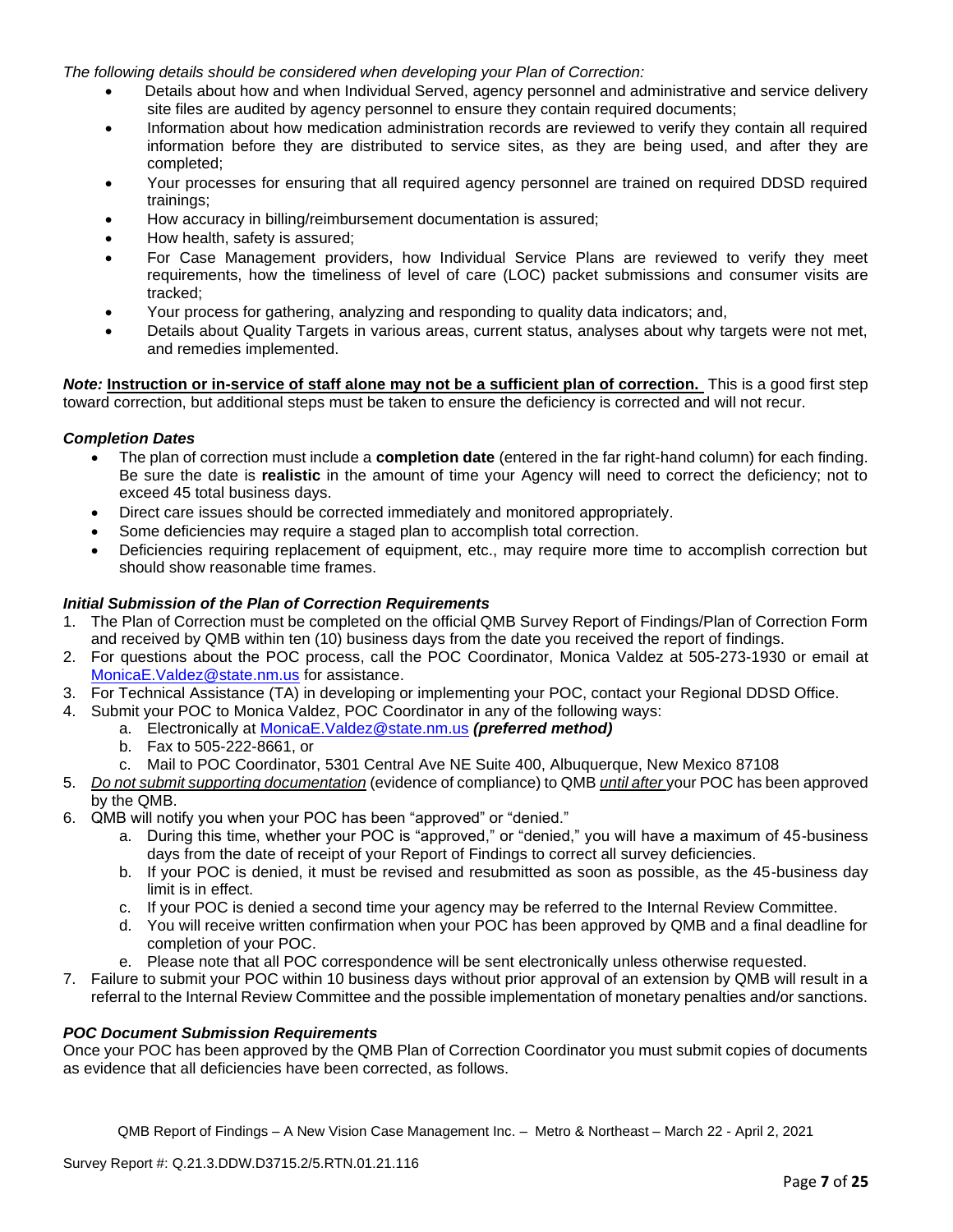- 1. Your internal documents are due within a *maximum* of 45-business days of receipt of your Report of Findings.
- 2. It is preferred that you submit your documents via USPS or other carrier (scanned and saved to CD/DVD disc, flash drive, etc.). If documents containing HIPAA Protected Health Information (PHI) documents must be submitted through S-Comm (Therap), Fax or Postal System, do not send PHI directly to NMDOH email accounts. If the documents do not contain protected Health information (PHI) then you may submit your documents electronically scanned and attached to e-mails.
- 3. All submitted documents *must be annotated*; please be sure the tag numbers and Identification numbers are indicated on each document submitted. Documents which are not annotated with the Tag number and Identification number may not be accepted.
- 4. Do not submit original documents; Please provide copies or scanned electronic files for evidence. Originals must be maintained in the agency file(s) per DDSD Standards.
- 5. In lieu of some documents, you may submit copies of file or home audit forms that clearly indicate cited deficiencies have been corrected, other attestations of correction must be approved by the Plan of Correction Coordinator prior to their submission.
- 6. When billing deficiencies are cited, you must provide documentation to justify billing and/or void and adjust forms submitted to Xerox State Healthcare, LLC for the deficiencies cited in the Report of Findings.

**Revisions, Modifications or Extensions to your Plan of Correction (post QMB approval) must be made in writing and submitted to the Plan of Correction Coordinator, prior to the completion date and are approved on a case-by-case basis. No changes may be made to your POC or the timeframes for implementation without written approval of the POC Coordinator.**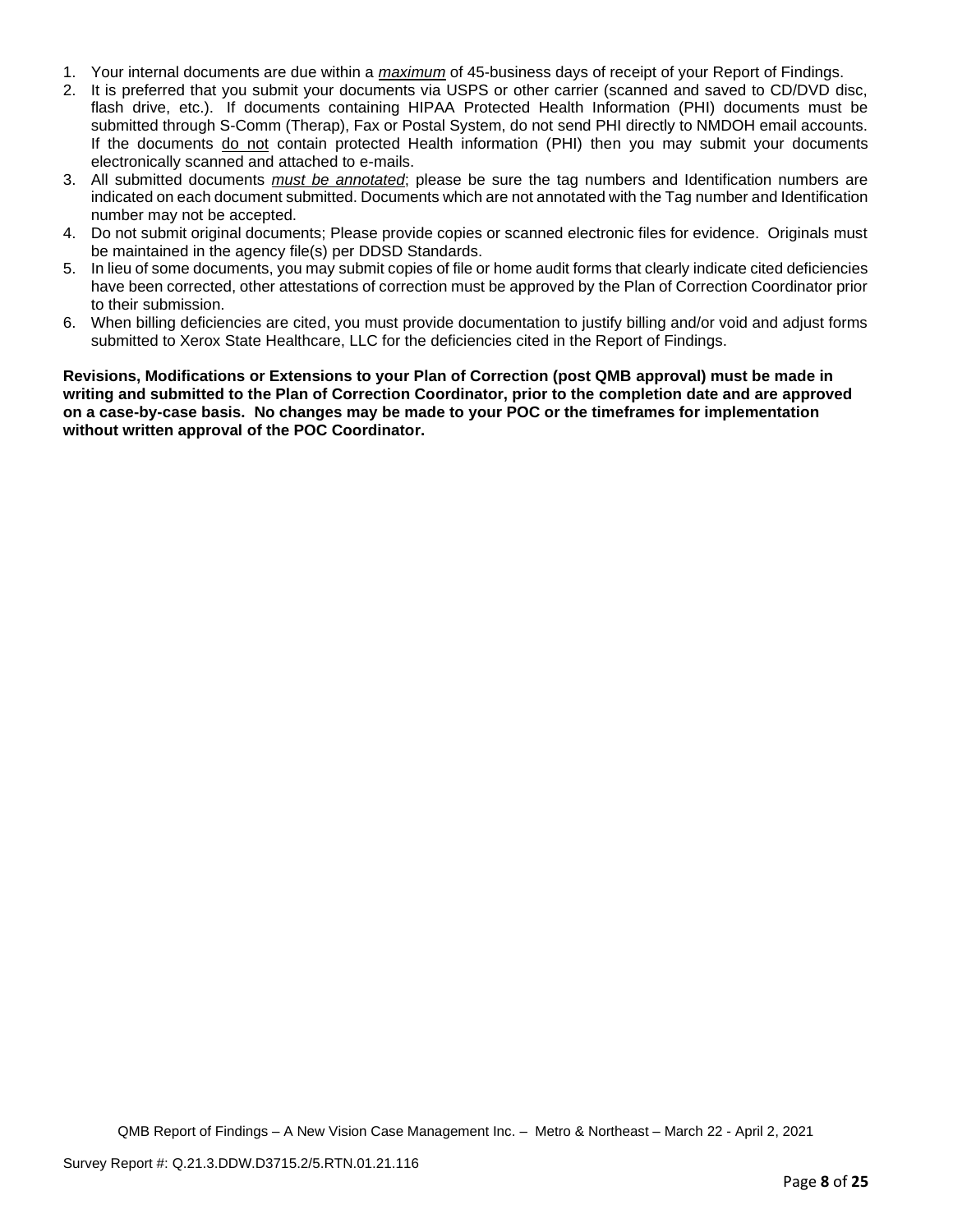# **Department of Health, Division of Health Improvement QMB Determination of Compliance Process**

The Division of Health Improvement, Quality Management Bureau (QMB) surveys compliance of the Developmental Disabilities Waiver (DDW) standards and other state and federal regulations. For the purpose of the case management survey the CMS waiver assurances have been grouped into five (5) Service Domains: Plan of Care (Development and Monitoring); Level of Care; Qualified Providers; Health, Welfare and Safety; and Administrative Oversight (note that Administrative Oversight listed in this document is not the same as the CMS assurance of Administrative Authority. Used in this context it is related to the agency's operational policies and procedures, Quality Assurance system and Medicaid billing and reimbursement processes.)

The QMB Determination of Compliance process is based on provider compliance or non-compliance with standards and regulations identified during the on-site survey process and as reported in the QMB Report of Findings. All areas reviewed by QMB have been agreed to by DDSD and DHI/QMB and are reflective of CMS requirements. All deficiencies (non-compliance with standards and regulations) are identified and cited as either a Standard level deficiency or a Condition of Participation level deficiency in the QMB Reports of Findings. All deficiencies require corrective action when non-compliance is identified.

Each deficiency in your Report of Findings has been predetermined to be a Standard Level Deficiency, a Condition of Participation Level Deficiency, if below 85% compliance or a non-negotiable Condition of Participation Level Deficiency. Your Agency's overall Compliance Determination is based on a Scope and Severity Scale which takes into account the number of Standard and Condition Level Tags cited as well as the percentage of Individuals affected in the sample.

# **Conditions of Participation (CoPs)**

CoPs are based on the Centers for Medicare and Medicaid Services, Home and Community-Based Waiver required assurances, in addition to the New Mexico Developmental Disability Waiver (DDW) Service Standards. The Division of Health Improvement (DHI), in conjunction with the Developmental Disability Support Division (DDSD), has identified certain deficiencies that have the potential to be a Condition of Participation Level, if the tag falls below 85% compliance based on the number of people affected. Additionally, there are what are called nonnegotiable Conditions of Participation, regardless if one person or multiple people are affected. In this context, a CoP is defined as an essential / fundamental regulation or standard, which when out of compliance directly affects the health and welfare of the Individuals served. If no deficiencies within a Tag are at the level of a CoP, it is cited as a Standard Level Deficiency.

# **Service Domains and CoPs for Case Management are as follows:**

**Service Domain: Plan of Care ISP Development & Monitoring -** *Service plans address all participates' assessed needs (including health and safety risk factors) and goals, either by waiver services or through other means. Services plans are updated or revised at least annually or when warranted by changes in the waiver participants' needs.*

# **Potential Condition of Participation Level Tags, if compliance is below 85%:**

- **1A08.3 –** Administrative Case File Individual Service Plan (ISP) / ISP Components
- **4C07 –** Individual Service Planning (Visions, measurable outcome, action steps)
- **4C07.1 –** Individual Service Planning Paid Services
- **4C10 –** Apprv. Budget Worksheet Waiver Review Form / MAD 046
- **4C12 –** Monitoring & Evaluation of Services
- **4C16 –** Requirements for Reports & Distribution of ISP (Provider Agencies, Individual and/or Guardian)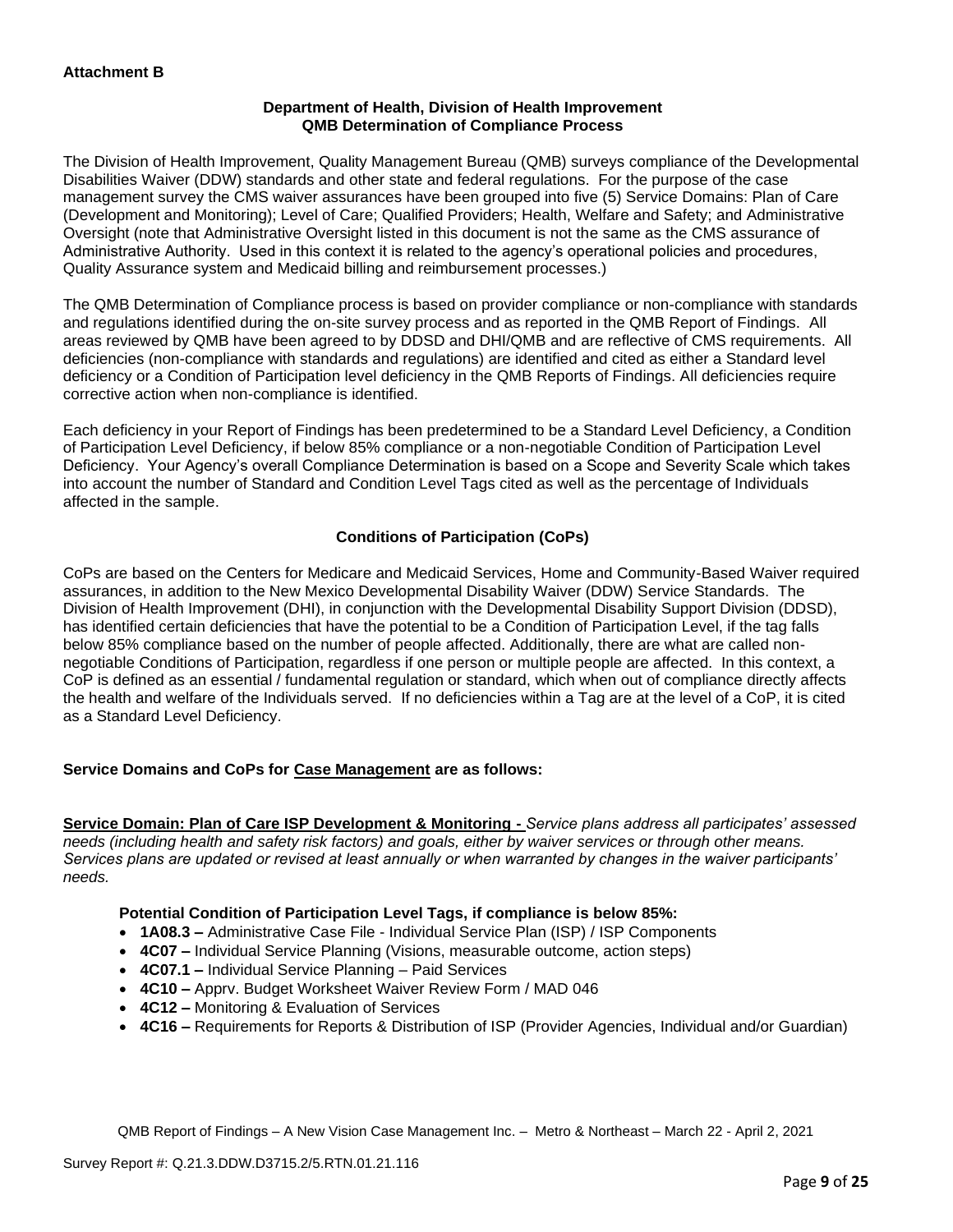**Service Domain: Level of Care -** *Initial and annual Level of Care (LOC) evaluations are completed within timeframes specified by the State.*

# **Potential Condition of Participation Level Tags, if compliance is below 85%:**

• **4C04 –** Assessment Activities

**Service Domain: Qualified Providers -** *The State monitors non-licensed/non-certified providers to assure adherence to waiver requirements. The State implements its policies and procedures for verifying that provider training is conducted in accordance with State requirements and the approved waiver.*

### **Potential Condition of Participation Level Tags, if compliance is below 85%:**

- **1A22/4C02 –** Case Manager: Individual Specific Competencies
- **1A22.1 / 4C02.1 –** Case Manager Competencies: Knowledge of Service

#### **Non-Negotiable Condition of Participation Level Tags (one or more Individuals are cited):**

- **1A25.1 –** Caregiver Criminal History Screening
- **1A26.1 –** Consolidated On-line Registry Employee Abuse Registry

**Service Domain: Health, Welfare and Safety -** *The State, on an ongoing basis, identifies, addresses and seeks to prevent occurrences of abuse, neglect and exploitation. Individuals shall be afforded their basic human rights. The provider supports individuals to access needed healthcare services in a timely manner.*

#### **Potential Condition of Participation Level Tags, if compliance is below 85%:**

- **1A08.2 –** Administrative Case File: Healthcare Requirements & Follow-up
- **1A15.2 –** Administrative Case File: Healthcare Documentation (Therap and Required Plans)

### **Non-Negotiable Condition of Participation Level Tags (one or more Individuals are cited):**

• **1A05 –** General Requirements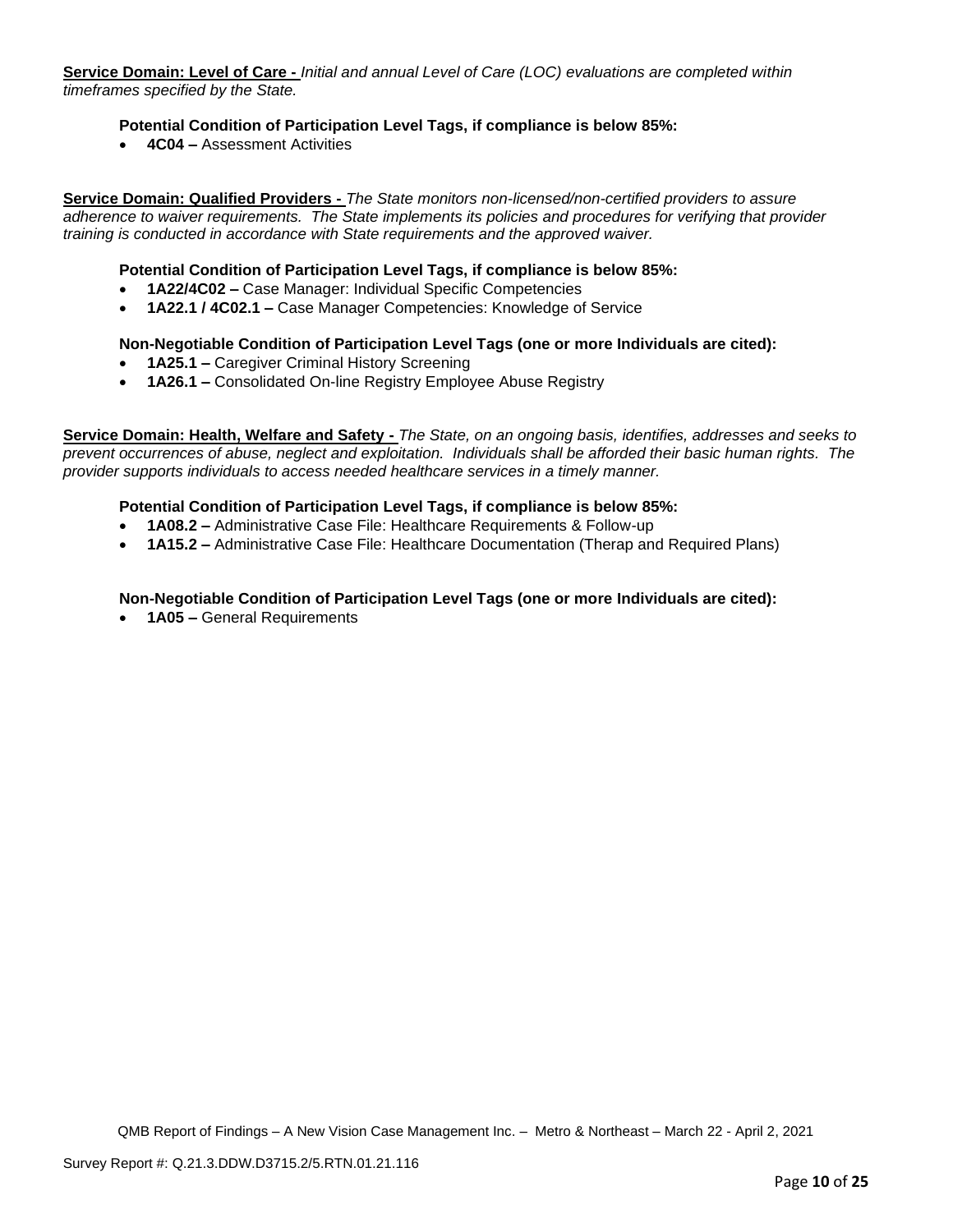# **Attachment C**

#### **Guidelines for the Provider Informal Reconsideration of Finding (IRF) Process**

#### **Introduction:**

Throughout the QMB Survey process, surveyors are openly communicating with providers. Open communication means surveyors have clarified issues and/or requested missing information before completing the review through the use of the signed/dated "Document Request," or "Administrative Needs," etc. forms. Regardless, there may still be instances where the provider disagrees with a specific finding. Providers may use the following process to informally dispute a finding.

#### **Instructions:**

- 1. The Informal Reconsideration of the Finding (IRF) request must be received in writing to the QMB Deputy Bureau Chief **within 10 business days** of receipt of the final Report of Findings **(***Note: No extensions are granted for the IRF)***.**
- 2. The written request for an IRF *must* be completed on the QMB Request for Informal Reconsideration of Finding form available on the QMB website: <https://nmhealth.org/about/dhi/cbp/irf/>
- 3. The written request for an IRF must specify in detail the request for reconsideration and why the finding is inaccurate.
- 4. The IRF request must include all supporting documentation or evidence.
- 5. If you have questions about the IRF process, email the IRF Chairperson, Valerie V. Valdez at [valerie.valdez@state.nm.us](mailto:valerie.valdez@state.nm.us) for assistance.

#### **The following limitations apply to the IRF process:**

- The written request for an IRF and all supporting evidence must be received within 10 business days.
- Findings based on evidence requested during the survey and not provided may not be subject to reconsideration.
- The supporting documentation must be new evidence not previously reviewed or requested by the survey team.
- Providers must continue to complete their Plan of Correction during the IRF process
- Providers may not request an IRF to challenge the sampling methodology.
- Providers may not request an IRF based on disagreement with the nature of the standard or regulation.
- Providers may not request an IRF to challenge the team composition.
- Providers may not request an IRF to challenge the DHI/QMB determination of compliance or the length of their DDSD provider contract.

A Provider forfeits the right to an IRF if the request is not received within 10 business days of receiving the report and/or does not include all supporting documentation or evidence to show compliance with the standards and regulations.

The IRF Committee will review the request; the Provider will be notified in writing of the ruling; no face-to-face meeting will be conducted.

When a Provider requests that a finding be reconsidered, it does not stop or delay the Plan of Correction process. **Providers must continue to complete the Plan of Correction, including the finding in dispute regardless of the IRF status.** If a finding is removed or modified, it will be noted and removed or modified from the Report of Findings. It should be noted that in some cases a Plan of Correction may be completed prior to the IRF process being completed. The provider will be notified in writing on the decisions of the IRF committee.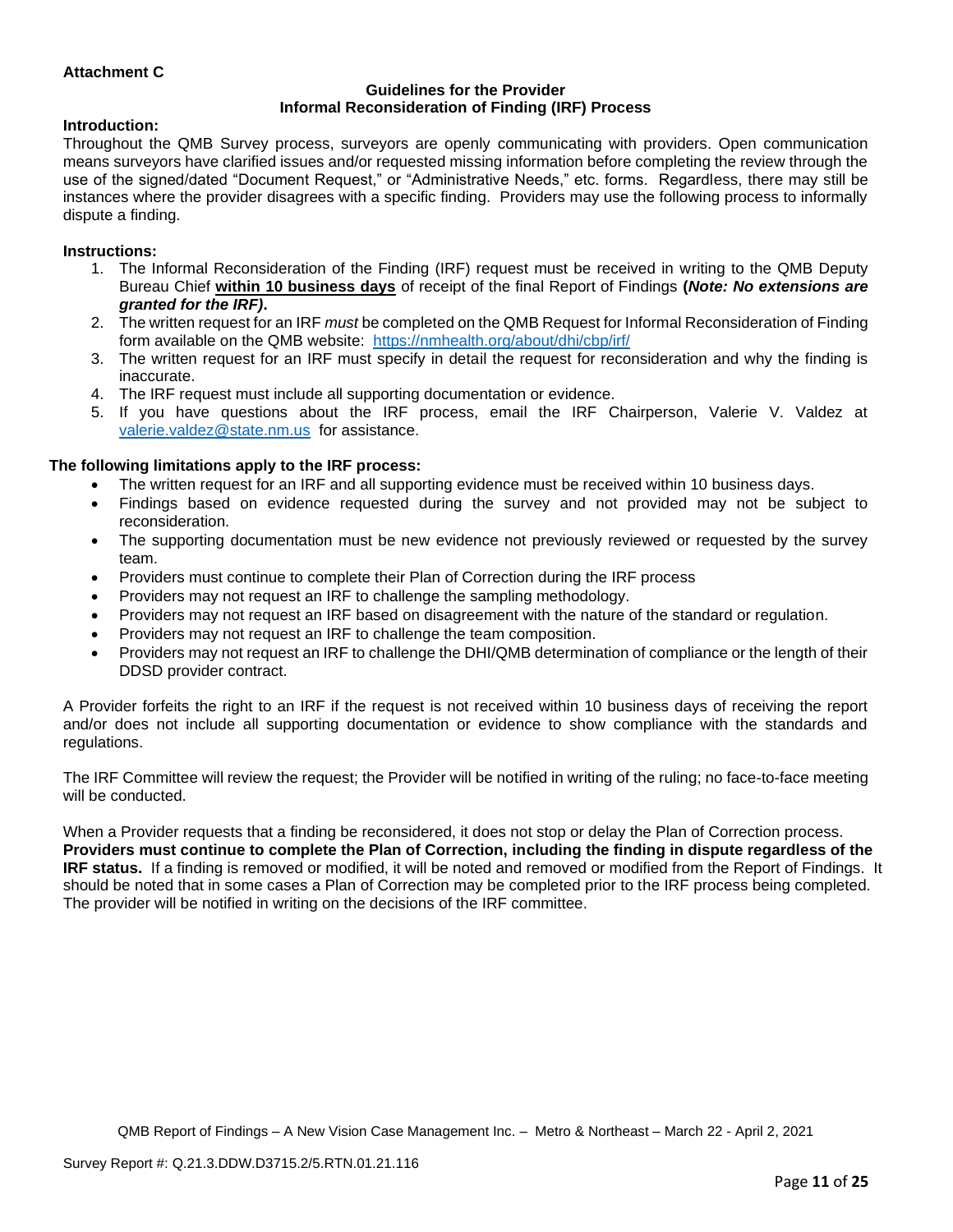# **QMB Determinations of Compliance**

# **Compliance:**

The QMB determination of *Compliance* indicates that a provider has either no deficiencies found during a survey or that no deficiencies at the Condition of Participation Level were found. The agency has obtained a level of compliance such that there is a minimal potential for harm to individuals' health and safety. To qualify for a determination of *Compliance*, the provider must have received no Conditions of Participation Level Deficiencies and have a minimal number of Individuals on the sample affected by the findings indicated in the Standards Level Tags.

# **Partial-Compliance with Standard Level Tags:**

The QMB determination of *Partial-Compliance with Standard Level Tags* indicates that a provider is in compliance with all Condition of Participation Level deficiencies but is out of compliance with a certain percentage of Standard Level deficiencies. This partial-compliance, if not corrected, may result in a negative outcome or the potential for more than minimal harm to individuals' health and safety. There are two ways to receive a determination of Partial Compliance with Standard Level Tags:

- 1. Your Report of Findings includes 16 or fewer Standards Level Tags with between 75% and 100% of the survey sample affected in any tag.
- 2. Your Report of Findings includes 17 or more Standard Level Tags with between 50% to 74% of the survey sample affected in any tag.

# **Partial-Compliance with Standard Level Tags and Condition of Participation Level Tags:**

The QMB determination of *Partial-Compliance with Standard Level Tags and Condition of Participation Level Tags*  indicates that a provider is out of compliance with one to five  $(1 - 5)$  Condition of Participation Level Tags. This partial-compliance, if not corrected, may result in a serious negative outcome or the potential for more than minimal harm to individuals' health and safety.

### **Non-Compliance:**

The QMB determination of *Non-Compliance* indicates a provider is significantly out of compliance with both Standard Level deficiencies and Conditions of Participation level deficiencies. This non-compliance, if not corrected, may result in a serious negative outcome or the potential for more than minimal harm to individuals' health and safety. There are three ways an agency can receive a determination of Non-Compliance:

- 1. Your Report of Findings includes 17 or more total Tags with 0 to 5 Condition of Participation Level Tags with 75% to 100% of the survey sample affected in any Condition of Participation Level tag.
- 2. Your Report of Findings includes any amount of Standard Level Tags with 6 or more Condition of Participation Level Tags.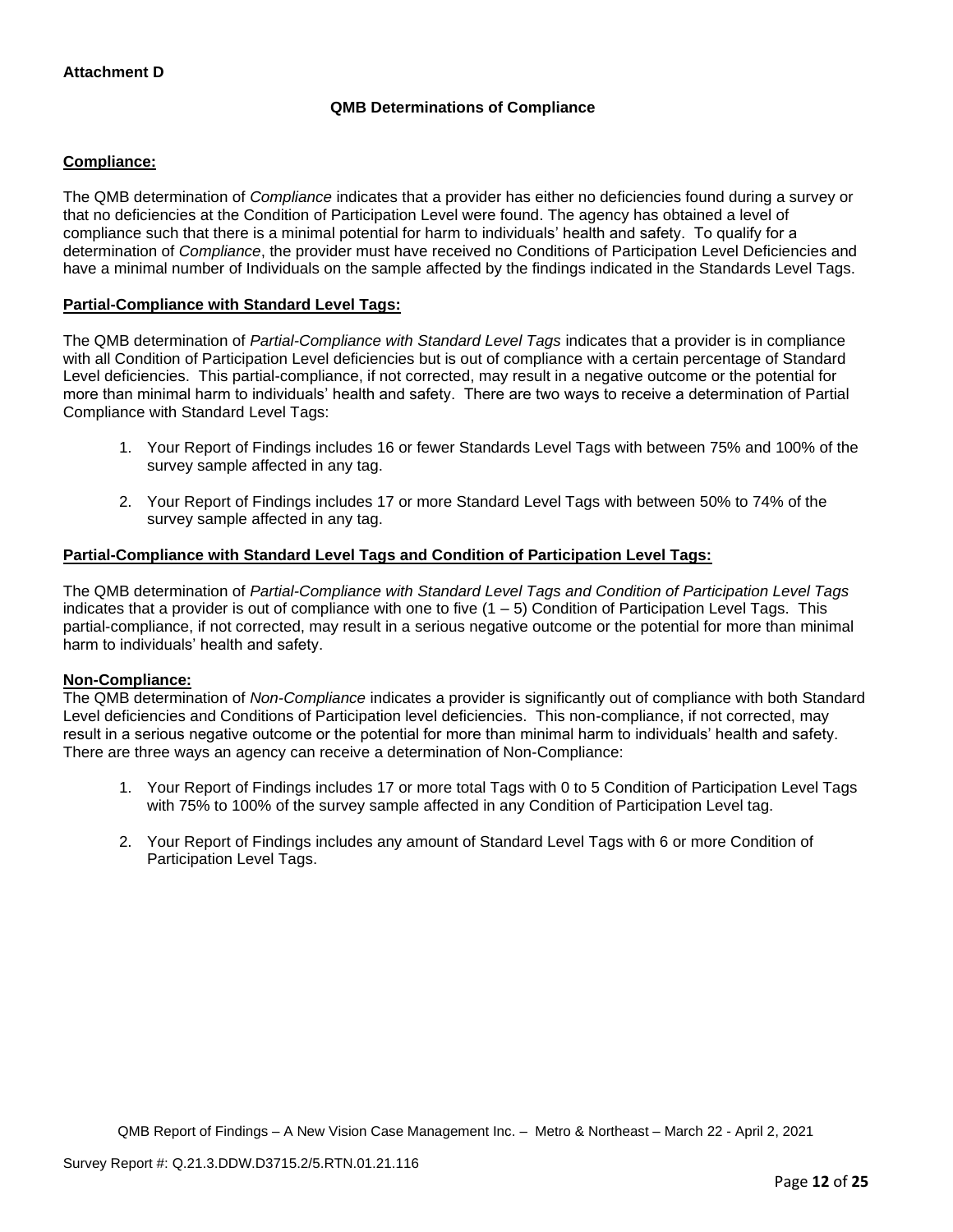| Compliance                                                                                          | Weighting                                                                                                                 |                                                                                                                                    |                                                                                                                             |                                                                                                                        |                                                                                                                         |                                                                                                                             |                                                                                                               |
|-----------------------------------------------------------------------------------------------------|---------------------------------------------------------------------------------------------------------------------------|------------------------------------------------------------------------------------------------------------------------------------|-----------------------------------------------------------------------------------------------------------------------------|------------------------------------------------------------------------------------------------------------------------|-------------------------------------------------------------------------------------------------------------------------|-----------------------------------------------------------------------------------------------------------------------------|---------------------------------------------------------------------------------------------------------------|
| <b>Determination</b>                                                                                |                                                                                                                           | LOW                                                                                                                                |                                                                                                                             | <b>MEDIUM</b>                                                                                                          |                                                                                                                         |                                                                                                                             | <b>HIGH</b>                                                                                                   |
|                                                                                                     |                                                                                                                           |                                                                                                                                    |                                                                                                                             |                                                                                                                        |                                                                                                                         |                                                                                                                             |                                                                                                               |
| <b>Total Tags:</b>                                                                                  | up to 16                                                                                                                  | 17 or more                                                                                                                         | up to 16                                                                                                                    | 17 or more                                                                                                             | <b>Any Amount</b>                                                                                                       | 17 or more                                                                                                                  | <b>Any Amount</b>                                                                                             |
|                                                                                                     | and                                                                                                                       | and                                                                                                                                | and                                                                                                                         | and                                                                                                                    | And/or                                                                                                                  | and                                                                                                                         | And/or                                                                                                        |
| <b>COP Level Tags:</b>                                                                              | 0 COP                                                                                                                     | 0 COP                                                                                                                              | 0 COP                                                                                                                       | 0 COP                                                                                                                  | 1 to 5 COP                                                                                                              | 0 to 5 CoP                                                                                                                  | 6 or more COP                                                                                                 |
|                                                                                                     | and                                                                                                                       | and                                                                                                                                | and                                                                                                                         | and                                                                                                                    |                                                                                                                         | and                                                                                                                         |                                                                                                               |
| Sample Affected:                                                                                    | 0 to 74%                                                                                                                  | 0 to 49%                                                                                                                           | 75 to 100%                                                                                                                  | 50 to 74%                                                                                                              |                                                                                                                         | 75 to 100%                                                                                                                  |                                                                                                               |
| "Non-<br>Compliance"                                                                                |                                                                                                                           |                                                                                                                                    |                                                                                                                             |                                                                                                                        |                                                                                                                         | 17 or more<br><b>Total Tags with</b><br>75 to 100% of<br>the Individuals<br>in the sample<br>cited in any<br>CoP Level tag. | Any Amount of<br><b>Standard Level</b><br>Tags and 6 or<br>more Conditions<br>of Participation<br>Level Tags. |
| "Partial Compliance<br>with Standard Level<br>tags and Condition<br>of Participation<br>Level Tags" |                                                                                                                           |                                                                                                                                    |                                                                                                                             |                                                                                                                        | <b>Any Amount</b><br><b>Standard Level</b><br>Tags, plus 1 to 5<br><b>Conditions of</b><br>Participation<br>Level tags. |                                                                                                                             |                                                                                                               |
| "Partial<br><b>Compliance with</b><br><b>Standard Level</b><br>tags"                                |                                                                                                                           |                                                                                                                                    | up to 16<br><b>Standard Level</b><br>Tags with 75<br>to 100% of the<br>individuals in<br>the sample<br>cited in any<br>tag. | 17 or more<br><b>Standard Level</b><br>Tags with 50<br>to 74% of the<br>individuals in<br>the sample<br>cited any tag. |                                                                                                                         |                                                                                                                             |                                                                                                               |
| "Compliance"                                                                                        | Up to 16<br><b>Standard Level</b><br>Tags with 0 to<br>74% of the<br>individuals in<br>the sample<br>cited in any<br>tag. | 17 or more<br><b>Standard Level</b><br>Tags with 0 to<br><b>49% of the</b><br>individuals in<br>the sample<br>cited in any<br>tag. |                                                                                                                             |                                                                                                                        |                                                                                                                         |                                                                                                                             |                                                                                                               |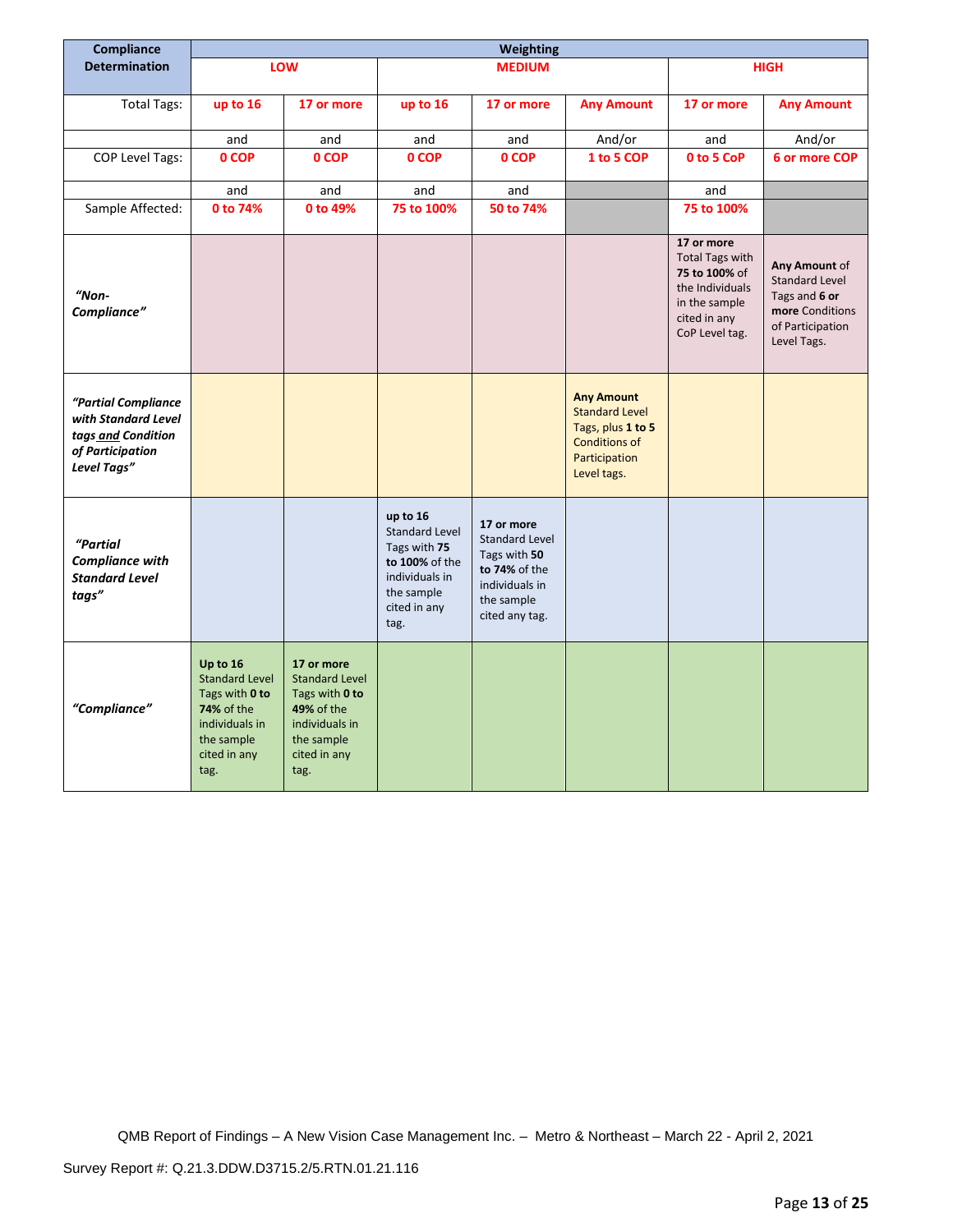**Agency: A New Vision Case Management, Inc. - Metro and Northeast Region** Program: Developmental Disabilities Waiver<br>Service: 2018: Case Management 2018: Case Management<br>Routine Survey Type:<br>Survey Date: **Survey Date: March 22 – April 2, 2021**

| <b>Standard of Care</b>                                                                                                                                                                                                                                                                                                                                                                                                                                                                                                                                                                                                                                                                                                                                                                                                                                                                                                                                                                                                                                                                                                                                                              | <b>Deficiencies</b>                                                                                                                                                                                                                                                                                                                                                                                                                                                                                                                                                                                                                                                                                                                                                                                                                           | Agency Plan of Correction, On-going QA/QI<br>& Responsible Party                                                                                                                                                                                                                                                                                                                                                                                                                                                                                                                                                         | <b>Completion</b><br><b>Date</b> |  |
|--------------------------------------------------------------------------------------------------------------------------------------------------------------------------------------------------------------------------------------------------------------------------------------------------------------------------------------------------------------------------------------------------------------------------------------------------------------------------------------------------------------------------------------------------------------------------------------------------------------------------------------------------------------------------------------------------------------------------------------------------------------------------------------------------------------------------------------------------------------------------------------------------------------------------------------------------------------------------------------------------------------------------------------------------------------------------------------------------------------------------------------------------------------------------------------|-----------------------------------------------------------------------------------------------------------------------------------------------------------------------------------------------------------------------------------------------------------------------------------------------------------------------------------------------------------------------------------------------------------------------------------------------------------------------------------------------------------------------------------------------------------------------------------------------------------------------------------------------------------------------------------------------------------------------------------------------------------------------------------------------------------------------------------------------|--------------------------------------------------------------------------------------------------------------------------------------------------------------------------------------------------------------------------------------------------------------------------------------------------------------------------------------------------------------------------------------------------------------------------------------------------------------------------------------------------------------------------------------------------------------------------------------------------------------------------|----------------------------------|--|
| Service Domain: Plan of Care - ISP Development & Monitoring - Service plans address all participates' assessed needs (including health and safety risk<br>factors) and goals, either by waiver services or through other means. Services plans are updated or revised at least annually or when warranted by changes in the<br>waiver participants' needs.                                                                                                                                                                                                                                                                                                                                                                                                                                                                                                                                                                                                                                                                                                                                                                                                                           |                                                                                                                                                                                                                                                                                                                                                                                                                                                                                                                                                                                                                                                                                                                                                                                                                                               |                                                                                                                                                                                                                                                                                                                                                                                                                                                                                                                                                                                                                          |                                  |  |
| Tag #4C07 Individual Service Planning<br>(Visions, measurable outcome, action<br>steps)                                                                                                                                                                                                                                                                                                                                                                                                                                                                                                                                                                                                                                                                                                                                                                                                                                                                                                                                                                                                                                                                                              | <b>Condition of Participation Level Deficiency</b>                                                                                                                                                                                                                                                                                                                                                                                                                                                                                                                                                                                                                                                                                                                                                                                            |                                                                                                                                                                                                                                                                                                                                                                                                                                                                                                                                                                                                                          |                                  |  |
| Developmental Disabilities (DD) Waiver<br>Service Standards 2/26/2018; Re-Issue:<br>12/28/2018; Eff 1/1/2019<br><b>Chapter 4: Person-Centered Planning</b><br>(PCP): 4.1 Essential Elements of Person-<br>Centered Planning (PCP): Person-centered<br>planning is a process that places a person at<br>the center of planning his/her life and supports.<br>It is an ongoing process that is the foundation<br>for all aspects of the DD Waiver Program and<br>DD Waiver Provider Agencies' work with<br>people with I/DD. The process is designed to<br>identify the strengths, capacities, preferences,<br>and needs of the person. The process may<br>include other people chosen by the person,<br>who are able to serve as important contributors<br>to the process. Overall, PCP involves person-<br>centered thinking, person-centered service<br>planning, and person-centered practice. PCP<br>enables and assists the person to identify and<br>access a personalized mix of paid and non-<br>paid services and supports to assist him or her<br>to achieve personally defined outcomes in the<br>community. The CMS requires use of PCP in<br>the development of the ISP. | After an analysis of the evidence it has been<br>determined there is a significant potential for a<br>negative outcome to occur.<br>Based on record review, the Agency did not<br>ensure the ISP was developed in accordance<br>with the rule governing ISP development as it<br>relates to realistic and measurable desired<br>outcomes and vision statements for 7 of 30<br>Individuals.<br>The following was found with regards to ISP<br>Outcomes:<br>Individual #10:<br>• " will keep himself informed by<br>watching/listening/reading news<br>programs/webinars to stay informed."<br>Outcome does not indicate how and/or when<br>it would be completed.<br>. " will build a raise garden and plant a<br>variety of produce for personal use and<br>consumption." Outcome does not indicate<br>how and/or when it would be completed. | Provider:<br><b>State your Plan of Correction for the</b><br>deficiencies cited in this tag here (How is the<br>deficiency going to be corrected? This can be<br>specific to each deficiency cited or if possible an<br>overall correction?): $\rightarrow$<br><b>Provider:</b><br><b>Enter your ongoing Quality</b><br><b>Assurance/Quality Improvement processes</b><br>as it related to this tag number here (What is<br>going to be done? How many individuals is this<br>going to affect? How often will this be completed?<br>Who is responsible? What steps will be taken if<br>issues are found?): $\rightarrow$ |                                  |  |
| NMAC 7.26.5.14 DEVELOPMENT OF THE<br><b>INDIVIDUAL SERVICE PLAN (ISP) -</b>                                                                                                                                                                                                                                                                                                                                                                                                                                                                                                                                                                                                                                                                                                                                                                                                                                                                                                                                                                                                                                                                                                          | Individual #16:<br>• "will place a call to a family member,<br>peer/friend or IDT member." Outcome does                                                                                                                                                                                                                                                                                                                                                                                                                                                                                                                                                                                                                                                                                                                                       |                                                                                                                                                                                                                                                                                                                                                                                                                                                                                                                                                                                                                          |                                  |  |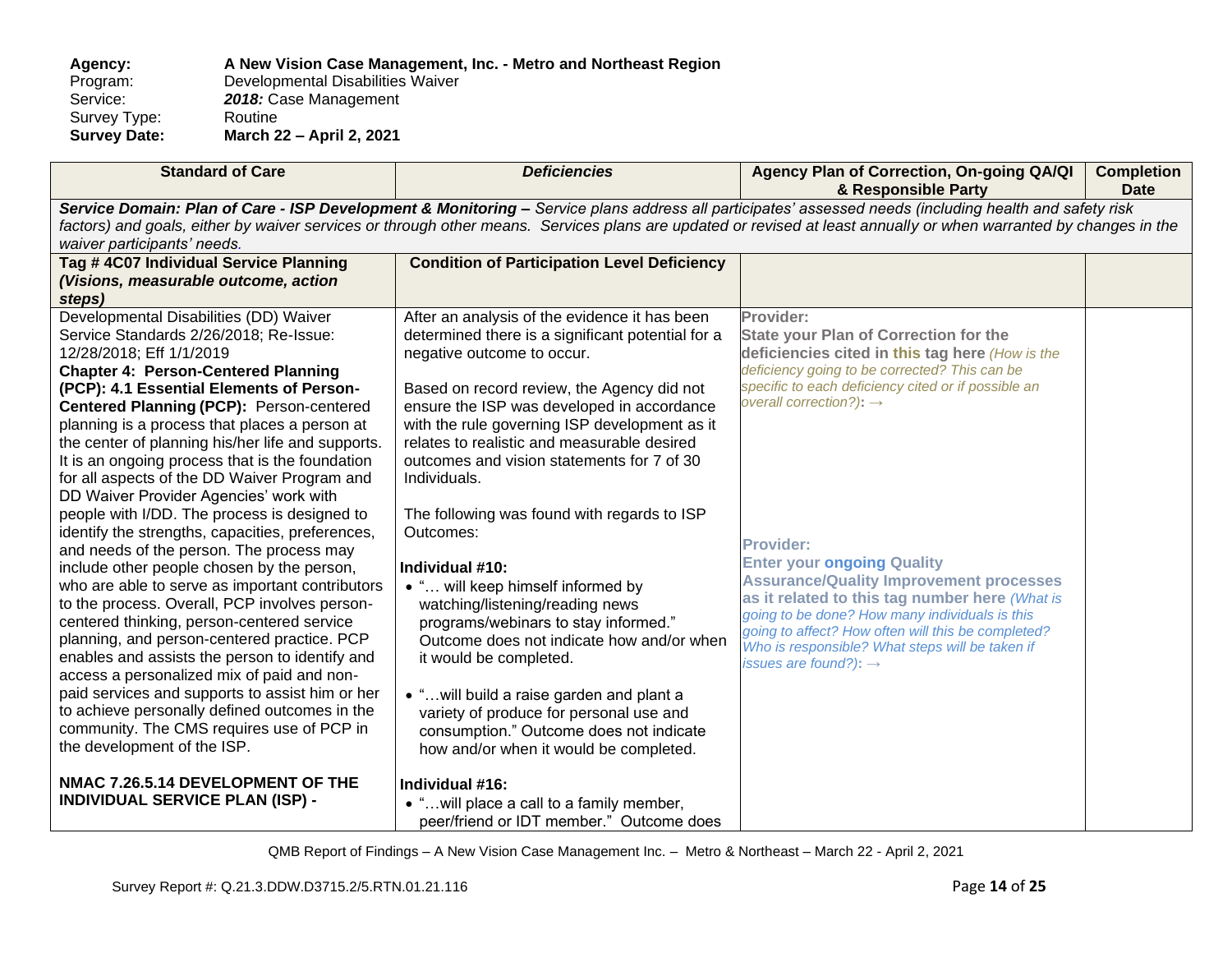# **CONTENT OF INDIVIDUAL SERVICE**

**PLANS: Each ISP shall contain.** 

B. Long term vision: The vision statement shall be recorded in the individual's actual words, whenever possible. For example, in a long-term vision statement, the individual may describe him or herself living and working independently in the community.

# C. Outcomes:

(1) The IDT has the explicit responsibility of identifying reasonable services and supports needed to assist the individual in achieving the desired outcome and long-term vision. The IDT determines the intensity, frequency, duration, location and method of delivery of needed services and supports. All IDT members may generate suggestions and assist the individual in communicating and developing outcomes. Outcome statements shall also be written in the individual's own words, whenever possible. Outcomes shall be prioritized in the ISP.

(2) Outcomes planning shall be implemented in one or more of the four "life areas" (work or leisure activities, health or development of relationships) and address as appropriate home environment, vocational, educational, communication, self-care, leisure/social, community resource use, safety, psychological/behavioral and medical/health outcomes. The IDT shall assure that the outcomes in the ISP relate to the individual's long-term vision statement. Outcomes are required for any life area for which the individual receives services funded by the developmental disabilities Medicaid waiver.

D. Individual preference: The individual's preferences, capabilities, strengths and needs in each life area determined to be relevant to the identified ISP outcomes shall be reflected in the ISP. The long-term vision, age, circumstances, and interests of the individual,

not indicate how and/or when it would be completed.

# **Individual #17:**

- "…will prepare her bag prior to leaving for the day." Outcome does not indicate how and/or when it would be completed.
- "…would like to learn more about animal advocacy and what she can do to support animal rights." Outcome does not indicate how and/or when it would be completed.

# **Individual #21:**

• "…will help prepare her dinner 8 times a month." Outcome does not indicate how and/or when it would be completed. *(Note: Corrected onsite during survey. Provider please complete POC for ongoing QA/QI.)*

# **Individual #22:**

• "…would like to continue to socialize with his peers and have a meaningful day by attending two activities in the community twice a month." Outcome does not indicate how and/or when it would be completed.

# **Individual #23:**

• "...has expressed a desire to reach out to family and team members by himself and will learn the skill of independently calling from his own phone and completing the responsibilities of charging his phone daily. Outcome does not indicate how and/or when it would be completed." *(Note: Corrected onsite during survey. Provider please complete POC for ongoing QA/QI.)*

# **Individual #24:**

• …will research new activities and /or outings, then participate in, while attending Maxcare Inc's Customized Community Supports. Outcome does not indicate how and/or when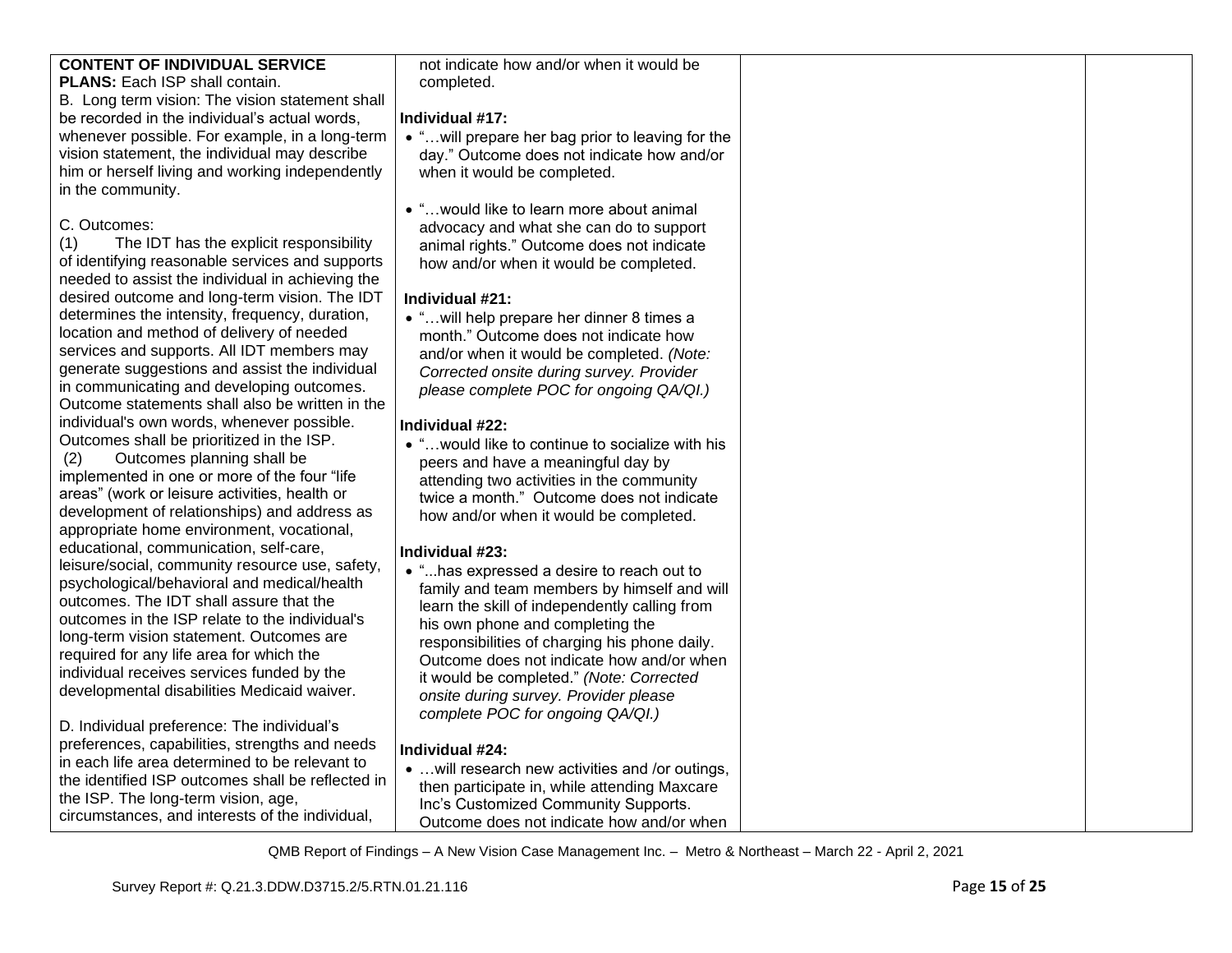| shall determine the life area relevance, if any to | it would be completed. (Note: Corrected |  |
|----------------------------------------------------|-----------------------------------------|--|
| the individual's ISP.                              | onsite during survey. Provider please   |  |
|                                                    | complete POC for ongoing QA/QI.)        |  |
| E. Action plans:                                   |                                         |  |
| Specific ISP action plans that will<br>(1)         |                                         |  |
| assist the individual in achieving each            |                                         |  |
| identified, desired outcome shall be developed     |                                         |  |
| by the IDT and stated in the ISP. The IDT          |                                         |  |
| establishes the action plan of the ISP, as well    |                                         |  |
|                                                    |                                         |  |
| as the criteria for measuring progress on each     |                                         |  |
| action step.                                       |                                         |  |
| (2)<br>Service providers shall develop             |                                         |  |
| specific action plans and strategies (methods      |                                         |  |
| and procedures) for implementing each ISP          |                                         |  |
| desired outcome. Timelines for meeting each        |                                         |  |
| action step are established by the IDT.            |                                         |  |
| Responsible parties to oversee appropriate         |                                         |  |
| implementation of each action step are             |                                         |  |
| determined by the IDT.                             |                                         |  |
| (3)<br>The action plans, strategies,               |                                         |  |
| timelines and criteria for measuring progress,     |                                         |  |
| shall be relevant to each desired outcome          |                                         |  |
| established by the IDT. The individual's           |                                         |  |
| definition of success shall be the primary         |                                         |  |
| criterion used in developing objective,            |                                         |  |
| quantifiable indicators for measuring progress.    |                                         |  |
|                                                    |                                         |  |
|                                                    |                                         |  |
|                                                    |                                         |  |
|                                                    |                                         |  |
|                                                    |                                         |  |
|                                                    |                                         |  |
|                                                    |                                         |  |
|                                                    |                                         |  |
|                                                    |                                         |  |
|                                                    |                                         |  |
|                                                    |                                         |  |
|                                                    |                                         |  |
|                                                    |                                         |  |
|                                                    |                                         |  |
|                                                    |                                         |  |
|                                                    |                                         |  |
|                                                    |                                         |  |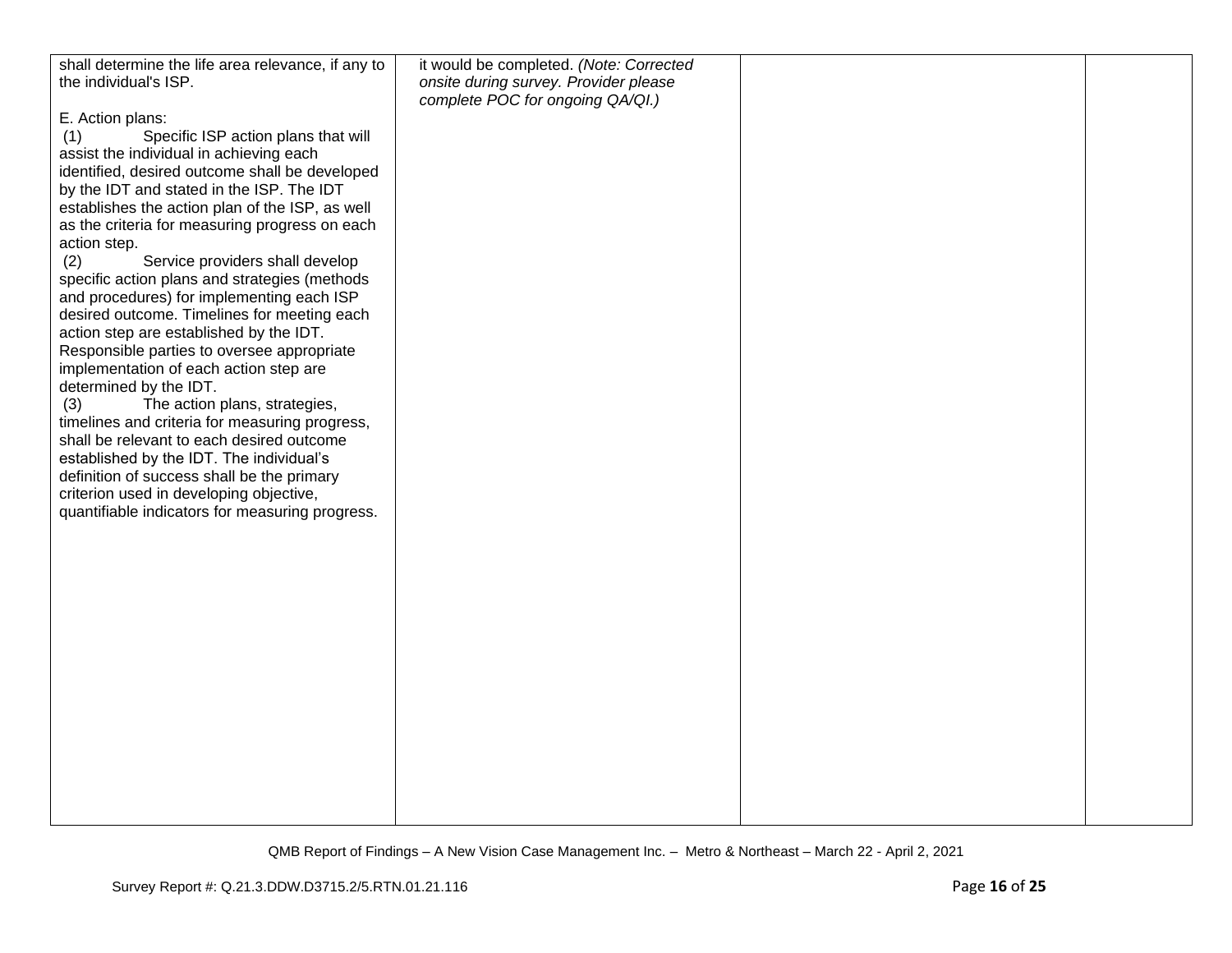| Tag #4C08 ISP Development Process                                                                                                                                                                                                                                                                                                                                                                                                                                                                                                                                                                                                                                                                                                                                                                                                                                                                                                                                                                                                                                                                                                                                                                                                                                                                                                                                                                                                                                                                                                                                                                                                                                                                                                                                                         | <b>Standard Level Deficiency</b>                                                                                                                                                                                                                                                                                                                                                         |                                                                                                                                                                                                                                                                                                                                                    |  |
|-------------------------------------------------------------------------------------------------------------------------------------------------------------------------------------------------------------------------------------------------------------------------------------------------------------------------------------------------------------------------------------------------------------------------------------------------------------------------------------------------------------------------------------------------------------------------------------------------------------------------------------------------------------------------------------------------------------------------------------------------------------------------------------------------------------------------------------------------------------------------------------------------------------------------------------------------------------------------------------------------------------------------------------------------------------------------------------------------------------------------------------------------------------------------------------------------------------------------------------------------------------------------------------------------------------------------------------------------------------------------------------------------------------------------------------------------------------------------------------------------------------------------------------------------------------------------------------------------------------------------------------------------------------------------------------------------------------------------------------------------------------------------------------------|------------------------------------------------------------------------------------------------------------------------------------------------------------------------------------------------------------------------------------------------------------------------------------------------------------------------------------------------------------------------------------------|----------------------------------------------------------------------------------------------------------------------------------------------------------------------------------------------------------------------------------------------------------------------------------------------------------------------------------------------------|--|
| Developmental Disabilities (DD) Waiver Service<br>Standards 2/26/2018; Re-Issue: 12/28/2018; Eff<br>1/1/2019<br>Chapter 2: Human Rights: Civil rights apply to<br>everyone, including all waiver participants, family<br>members, guardians, natural supports, and<br>Provider Agencies. Everyone has a responsibility<br>to make sure those rights are not violated. All<br>Provider Agencies play a role in person-centered<br>planning (PCP) and have an obligation to<br>contribute to the planning process, always<br>focusing on how to best support the person.<br>2.2.1 Statement of Rights Acknowledgement<br><b>Requirements:</b> The CM is required to review the<br>Statement of Rights (See Appendix C HCBS<br>Consumer Rights and Freedoms) with the person,<br>in a manner that accommodates preferred<br>communication style, at the annual meeting. The<br>person and his/her guardian, if applicable, sign<br>the acknowledgement form at the annual meeting.<br><b>Chapter 8 Case Management: 8.2.8</b><br><b>Maintaining a Complete Client Record:</b><br>The CM is required to maintain documentation for<br>each person supported according to the following<br>requirements:<br>3. The case file must contain the documents<br>identified in Appendix A Client File Matrix.<br>8.2.1 Promoting Self Advocacy and<br>Advocating on Behalf of the Person in<br>Services:<br>10. Reviewing the HCBS Consumer Rights and<br>Freedoms with the person and guardian as<br>applicable, at least annually and in a form/format<br>most understandable by the person. (See<br>Appendix C HCBS Consumer Rights and<br>Freedoms.)<br>11. Confirming acknowledgement of the HCBS<br>Consumer Rights and Freedoms with signatures<br>of the person and guardian, if applicable. | Based on record review, the Agency did not<br>maintain documentation for each person<br>supported according to the following<br>requirements for 1 of 30 individuals.<br>Review of the records indicated the following:<br><b>Statement of Rights Acknowledgment:</b><br>• Not Current (#10) (Note: Updated onsite<br>during survey. Provider please complete<br>POC for ongoing QA/QI.) | Provider:<br><b>Enter your ongoing Quality</b><br><b>Assurance/Quality Improvement processes</b><br>as it related to this tag number here (What is<br>going to be done? How many individuals is this<br>going to affect? How often will this be completed?<br>Who is responsible? What steps will be taken if<br>issues are found?): $\rightarrow$ |  |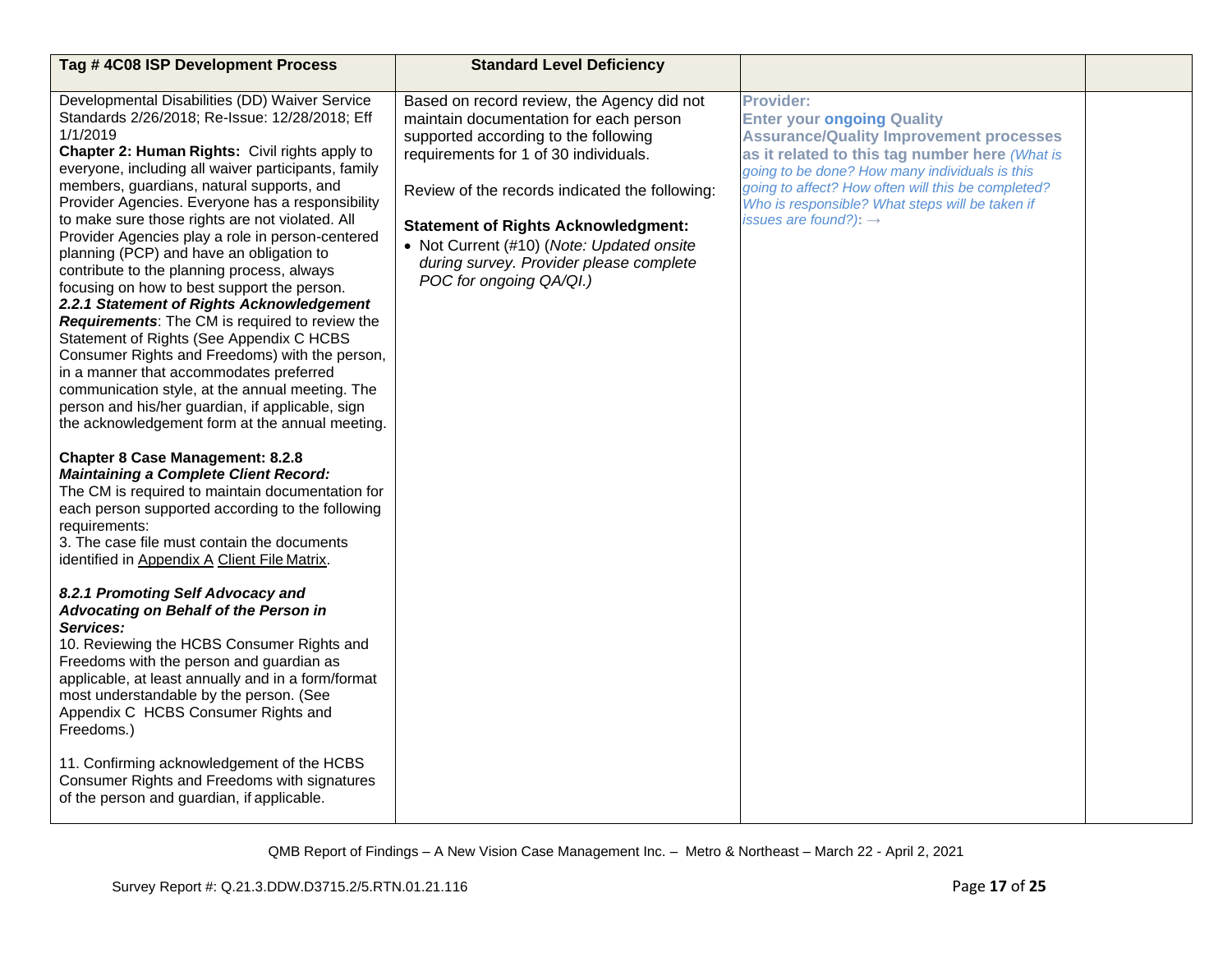| Tag #4C09 Secondary FOC                                                               | <b>Standard Level Deficiency</b>                     |                                                                                      |  |
|---------------------------------------------------------------------------------------|------------------------------------------------------|--------------------------------------------------------------------------------------|--|
| Developmental Disabilities (DD) Waiver                                                | Based on record review, the Agency did not           | <b>Provider:</b>                                                                     |  |
| Service Standards 2/26/2018; Re-Issue:                                                | maintain the Secondary Freedom of Choice             | <b>Enter your ongoing Quality</b>                                                    |  |
| 12/28/2018; Eff 1/1/2019                                                              | documentation (for current services) and/or          | <b>Assurance/Quality Improvement processes</b>                                       |  |
| <b>Chapter 4: Person-Centered Planning</b>                                            | ensure individuals obtained all services through     | as it related to this tag number here (What is                                       |  |
| (PCP): 4.7 Choice of DD Waiver Provider                                               | the Freedom of Choice Process for 5 of 30            | going to be done? How many individuals is this                                       |  |
| <b>Agencies and Secondary Freedom of</b>                                              | individuals.                                         | going to affect? How often will this be completed?                                   |  |
| Choice (SFOC): People receiving DD Waiver                                             |                                                      | Who is responsible? What steps will be taken if<br>issues are found?): $\rightarrow$ |  |
| funded services have the right to choose any                                          | Review of the Agency individual case files           |                                                                                      |  |
| qualified provider of case management                                                 | revealed 8 out of 153 Secondary Freedom of           |                                                                                      |  |
| services listed on the PFOC and a qualified                                           | Choices were not found and/or not agency             |                                                                                      |  |
| provider of any other DD Waiver service listed                                        | specific to the individual's current services:       |                                                                                      |  |
| on SFOC form. The PFOC is maintained by                                               |                                                      |                                                                                      |  |
| each Regional Office. The SFOC is maintained                                          | <b>Secondary Freedom of Choice:</b>                  |                                                                                      |  |
| by the Provider Enrollment Unit (PEU) and<br>made available through the SFOC website: |                                                      |                                                                                      |  |
| http://sfoc.health.state.nm.us/.                                                      | • Family Living $(#11)$                              |                                                                                      |  |
|                                                                                       |                                                      |                                                                                      |  |
| 4.7.2. Annual Review of SFOC: Choice of                                               | Customized Community Supports (#22, 25)<br>$\bullet$ |                                                                                      |  |
| Provider Agencies must be continually                                                 | Behavior Consultation (#18)<br>$\bullet$             |                                                                                      |  |
| assured. A person has a right to change                                               |                                                      |                                                                                      |  |
| Provider Agencies if he/she is not satisfied with                                     | • Speech Therapy (#22)                               |                                                                                      |  |
| services at any time.                                                                 |                                                      |                                                                                      |  |
| The SFOC form must be utilized when<br>1.                                             | • Occupational Therapy (#17)                         |                                                                                      |  |
| the person and/or legal guardian wants to                                             |                                                      |                                                                                      |  |
| change Provider Agencies.                                                             | Non-Medical Transportation (#18, 22)<br>$\bullet$    |                                                                                      |  |
| The SFOC must be signed at the time of<br>2.                                          |                                                      |                                                                                      |  |
| the initial service selection and reviewed                                            | (Note: All SFOC were corrected / updated             |                                                                                      |  |
| annually by the CM and the person and/or                                              | onsite during survey. Provider please                |                                                                                      |  |
| guardian.                                                                             | complete POC for ongoing QA/QI.)                     |                                                                                      |  |
| 3.<br>A current list of approved Provider                                             |                                                      |                                                                                      |  |
| Agencies by county for all DD Waiver                                                  |                                                      |                                                                                      |  |
| services is available through the SFOC                                                |                                                      |                                                                                      |  |
| website: http://sfoc.health.state.nm.us/                                              |                                                      |                                                                                      |  |
| <b>Chapter 8 Case Management: 8.2.8</b>                                               |                                                      |                                                                                      |  |
| <b>Maintaining a Complete Client Record:</b>                                          |                                                      |                                                                                      |  |
| The CM is required to maintain documentation                                          |                                                      |                                                                                      |  |
| for each person supported according to the                                            |                                                      |                                                                                      |  |
| following requirements:                                                               |                                                      |                                                                                      |  |
| 3. The case file must contain the documents                                           |                                                      |                                                                                      |  |
| identified in Appendix A Client File Matrix.                                          |                                                      |                                                                                      |  |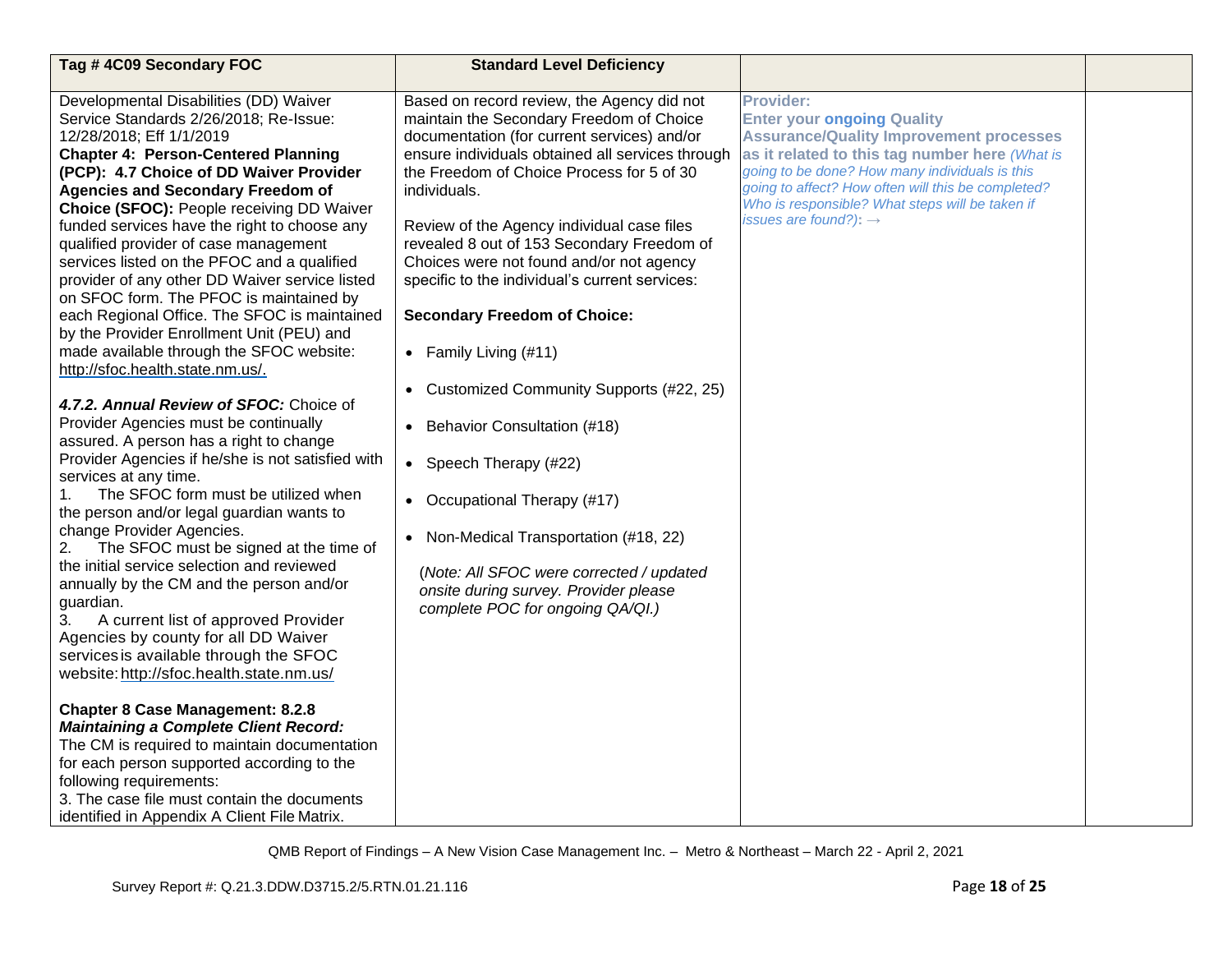| <b>Chapter 20: Provider Documentation and</b><br><b>Client Records 20.2 Client Records</b><br>Requirements: All DD Waiver Provider<br>Agencies are required to create and maintain<br>individual client records. The contents of client<br>records vary depending on the unique needs of<br>the person receiving services and the resultant<br>information produced. The extent of<br>documentation required for individual client<br>records per service type depends on the<br>location of the file, the type of service being<br>provided, and the information necessary. |  |  |
|------------------------------------------------------------------------------------------------------------------------------------------------------------------------------------------------------------------------------------------------------------------------------------------------------------------------------------------------------------------------------------------------------------------------------------------------------------------------------------------------------------------------------------------------------------------------------|--|--|
|                                                                                                                                                                                                                                                                                                                                                                                                                                                                                                                                                                              |  |  |
|                                                                                                                                                                                                                                                                                                                                                                                                                                                                                                                                                                              |  |  |
|                                                                                                                                                                                                                                                                                                                                                                                                                                                                                                                                                                              |  |  |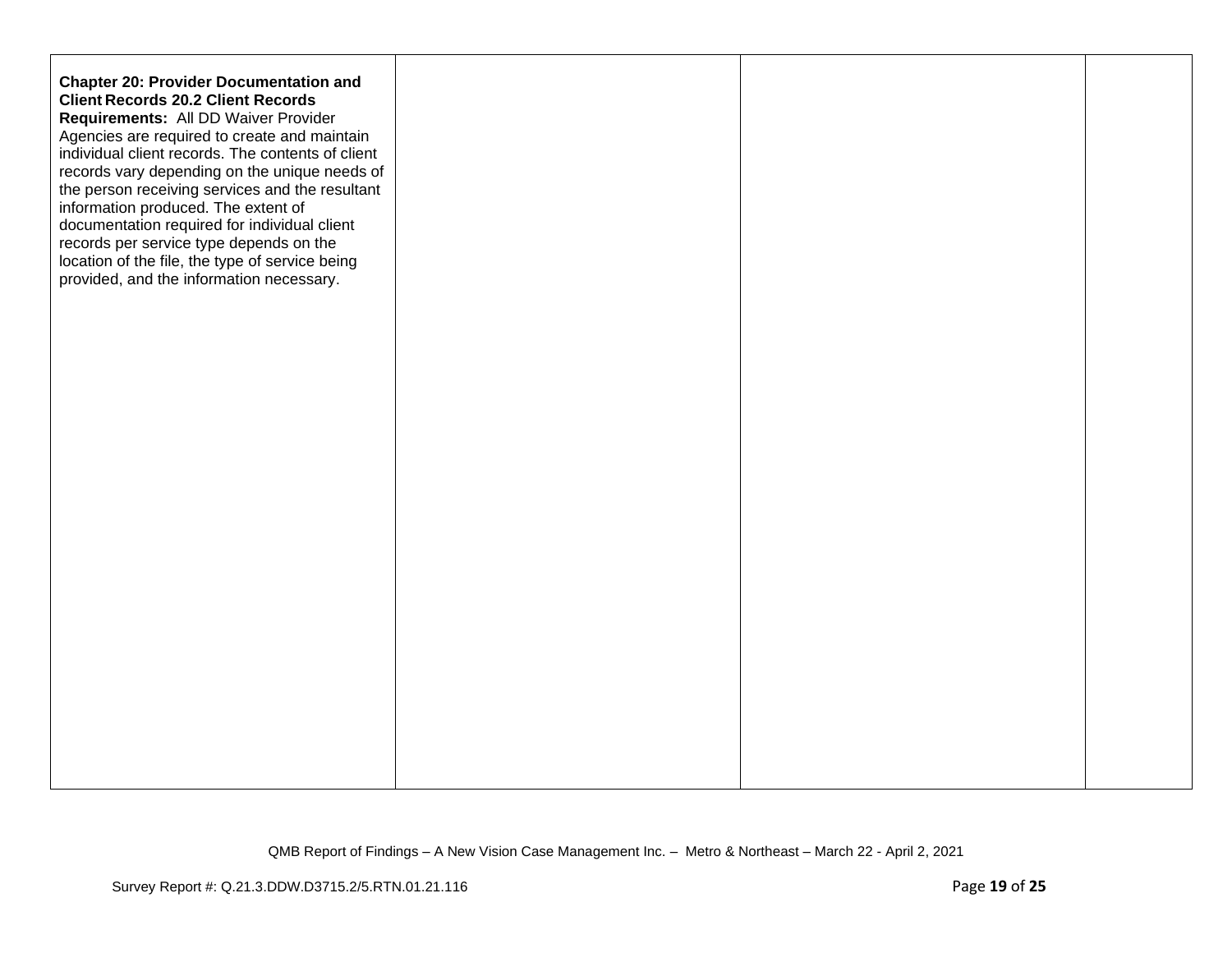| Tag #4C16 Req. for Reports & Distribution                                                       | <b>Standard Level Deficiency</b>                 |                                                                                                  |  |
|-------------------------------------------------------------------------------------------------|--------------------------------------------------|--------------------------------------------------------------------------------------------------|--|
| of ISP (Provider Agencies, Individual and /                                                     |                                                  |                                                                                                  |  |
| or Guardian)                                                                                    |                                                  |                                                                                                  |  |
| NMAC 7.26.5.17 DEVELOPMENT OF THE                                                               | Based on record review and/or interview the      | Provider:                                                                                        |  |
| <b>INDIVIDUAL SERVICE PLAN (ISP) -</b>                                                          | Agency did not follow and implement the Case     | <b>State your Plan of Correction for the</b>                                                     |  |
| <b>DISSEMINATION OF THE ISP,</b>                                                                | Manager Requirement for Reports and              | deficiencies cited in this tag here (How is the                                                  |  |
| <b>DOCUMENTATION AND COMPLIANCE:</b>                                                            | Distribution of Documents as follows for 2 of 30 | deficiency going to be corrected? This can be                                                    |  |
| A. The case manager shall provide copies of                                                     | Individual:                                      | specific to each deficiency cited or if possible an                                              |  |
| the completed ISP, with all relevant service                                                    |                                                  | overall correction?): $\rightarrow$                                                              |  |
| provider strategies attached, within fourteen                                                   | The following was found indicating the agency    |                                                                                                  |  |
| (14) days of ISP approval to:                                                                   | failed to provide a copy of the ISP within 14    |                                                                                                  |  |
| (1) the individual;                                                                             | days of the ISP Approval to the Provider         |                                                                                                  |  |
| (2) the guardian (if applicable);                                                               | Agencies, Individual and / or Guardian:          |                                                                                                  |  |
| (3) all relevant staff of the service provider                                                  |                                                  |                                                                                                  |  |
| agencies in which the ISP will be                                                               | No Evidence found indicating ISP was             |                                                                                                  |  |
| implemented, as well as other key support                                                       | distributed:                                     |                                                                                                  |  |
| persons:                                                                                        | • Individual #6: ISP was not provided to         | <b>Provider:</b>                                                                                 |  |
| (4) all other IDT members in attendance at                                                      | Individual and / or Guardian.                    | <b>Enter your ongoing Quality</b>                                                                |  |
| the meeting to develop the ISP;                                                                 |                                                  | <b>Assurance/Quality Improvement processes</b>                                                   |  |
| (5) the individual's attorney, if applicable;                                                   | Evidence indicated ISP was provided after        | as it related to this tag number here (What is<br>going to be done? How many individuals is this |  |
| (6) others the IDT identifies, if they are                                                      | 14-day window:                                   | going to affect? How often will this be completed?                                               |  |
| entitled to the information, or those the                                                       | Individual #5: ISP approval date was             | Who is responsible? What steps will be taken if                                                  |  |
| individual or guardian identifies;                                                              | 9/29/2020, ISP was sent to the Guardian          | issues are found?): $\rightarrow$                                                                |  |
| (7) for all developmental disabilities                                                          | and Living Care Arrangement Provider on          |                                                                                                  |  |
| Medicaid waiver recipients, including                                                           | 10/20/2020.                                      |                                                                                                  |  |
| Jackson class members, a copy of the                                                            |                                                  |                                                                                                  |  |
| completed ISP containing all the                                                                |                                                  |                                                                                                  |  |
| information specified in 7.26.5.14 NMAC,                                                        |                                                  |                                                                                                  |  |
| including strategies, shall be submitted to                                                     |                                                  |                                                                                                  |  |
| the local regional office of the DDSD;                                                          |                                                  |                                                                                                  |  |
| (8) for Jackson class members only, a                                                           |                                                  |                                                                                                  |  |
| copy of the completed ISP, with all                                                             |                                                  |                                                                                                  |  |
| relevant service provider strategies                                                            |                                                  |                                                                                                  |  |
| attached, shall be sent to the Jackson                                                          |                                                  |                                                                                                  |  |
| lawsuit office of the DDSD.                                                                     |                                                  |                                                                                                  |  |
| B. Current copies of the ISP shall be                                                           |                                                  |                                                                                                  |  |
| available at all times in the individual's records                                              |                                                  |                                                                                                  |  |
| located at the case management agency. The                                                      |                                                  |                                                                                                  |  |
| case manager shall assure that all revisions or<br>amendments to the ISP are distributed to all |                                                  |                                                                                                  |  |
|                                                                                                 |                                                  |                                                                                                  |  |
| IDT members, not only those affected by the<br>revisions.                                       |                                                  |                                                                                                  |  |
|                                                                                                 |                                                  |                                                                                                  |  |
|                                                                                                 |                                                  |                                                                                                  |  |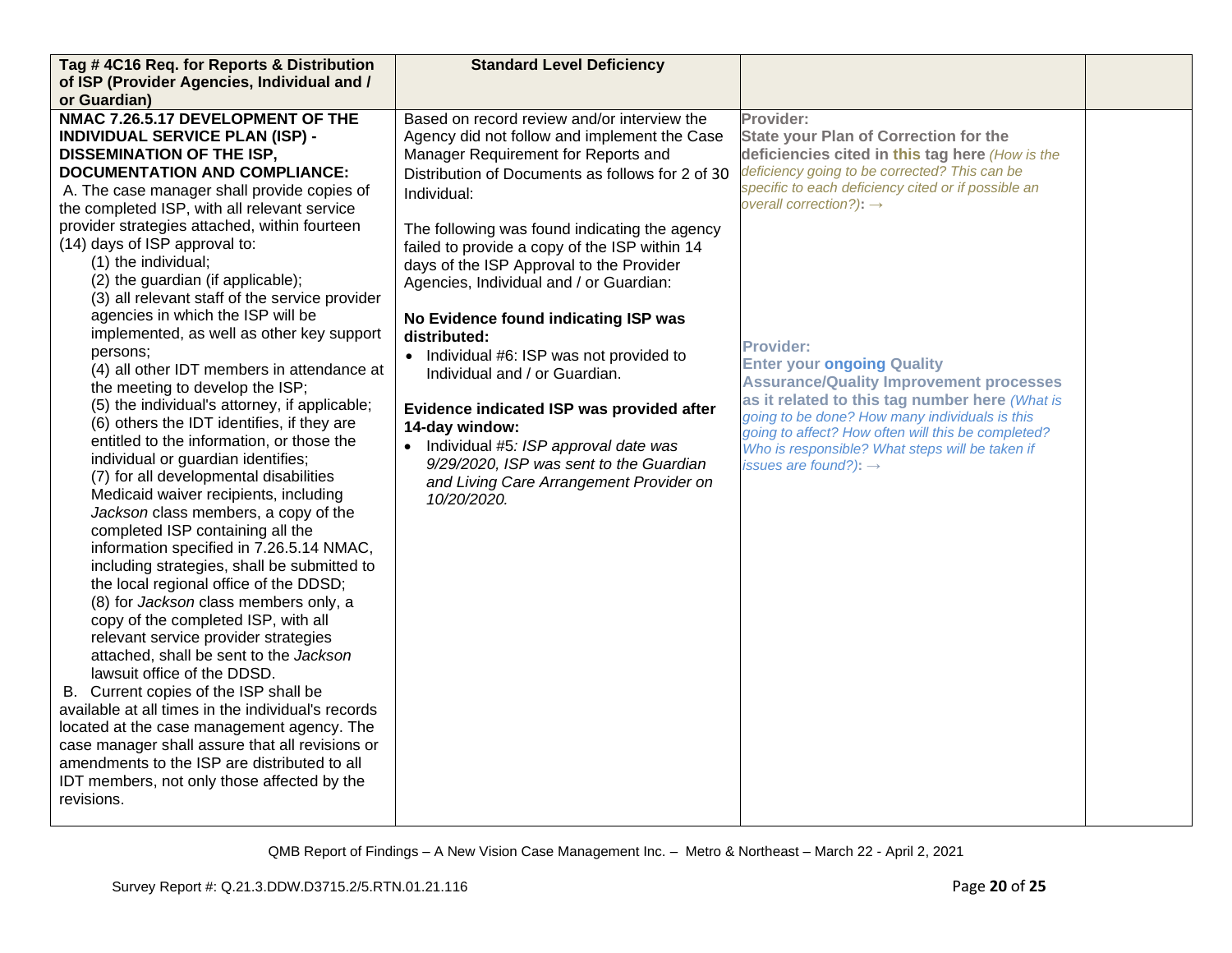| Developmental Disabilities (DD) Waiver          |  |  |
|-------------------------------------------------|--|--|
| Service Standards 2/26/2018; Re-Issue:          |  |  |
| 12/28/2018; Eff 1/1/2019                        |  |  |
| Chapter 6 Individual Service Plan (ISP) 6.7     |  |  |
| Completion and Distribution of the ISP: The     |  |  |
| CM is required to assure all elements of the    |  |  |
| ISP and companion documents are completed       |  |  |
| and distributed to the IDT. However, DD         |  |  |
| Waiver Provider Agencies share responsibility   |  |  |
| to contribute to the completion of the ISP. The |  |  |
| ISP must be completed and approved prior to     |  |  |
| the expiration date of the previous ISP term.   |  |  |
| Within 14 days of the approved ISP and when     |  |  |
| available, the CM distributes the ISP to the    |  |  |
| DDSD Regional Office, the DD Waiver Provider    |  |  |
| Agencies with a SFOC, and to all IDT members    |  |  |
| requested by the person.                        |  |  |
|                                                 |  |  |
|                                                 |  |  |
|                                                 |  |  |
|                                                 |  |  |
|                                                 |  |  |
|                                                 |  |  |
|                                                 |  |  |
|                                                 |  |  |
|                                                 |  |  |
|                                                 |  |  |
|                                                 |  |  |
|                                                 |  |  |
|                                                 |  |  |
|                                                 |  |  |
|                                                 |  |  |
|                                                 |  |  |
|                                                 |  |  |
|                                                 |  |  |
|                                                 |  |  |
|                                                 |  |  |
|                                                 |  |  |
|                                                 |  |  |
|                                                 |  |  |
|                                                 |  |  |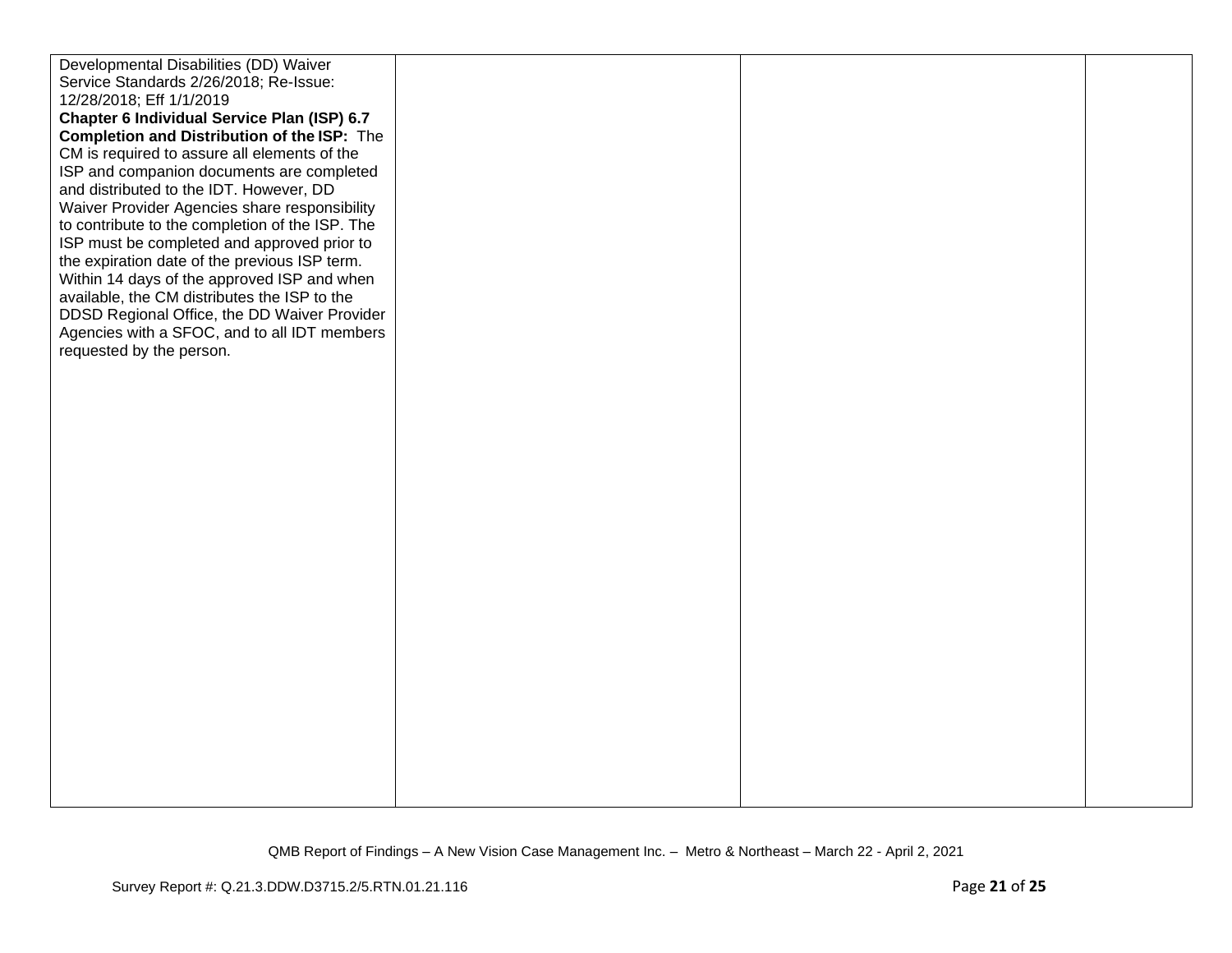| Tag #4C16.1 Req. for Reports &                                                          | <b>Standard Level Deficiency</b>                                                    |                                                     |  |
|-----------------------------------------------------------------------------------------|-------------------------------------------------------------------------------------|-----------------------------------------------------|--|
| <b>Distribution of ISP (Regional DDSD Office)</b>                                       |                                                                                     |                                                     |  |
| NMAC 7.26.5.17 DEVELOPMENT OF THE                                                       | Based on record review the Agency did not                                           | Provider:                                           |  |
| <b>INDIVIDUAL SERVICE PLAN (ISP) -</b>                                                  | follow and implement the Case Manager                                               | <b>State your Plan of Correction for the</b>        |  |
| <b>DISSEMINATION OF THE ISP,</b>                                                        | Requirement for Reports and Distribution of                                         | deficiencies cited in this tag here (How is the     |  |
| <b>DOCUMENTATION AND COMPLIANCE:</b>                                                    | Documents as follows for 9 of 30 Individual:                                        | deficiency going to be corrected? This can be       |  |
| A. The case manager shall provide copies of                                             |                                                                                     | specific to each deficiency cited or if possible an |  |
| the completed ISP, with all relevant service                                            | The following was found indicating the agency                                       | overall correction?): $\rightarrow$                 |  |
| provider strategies attached, within fourteen                                           | failed to provide a copy of the ISP within 14                                       |                                                     |  |
| (14) days of ISP approval to:                                                           | days of the ISP Approval to the respective                                          |                                                     |  |
| (1) the individual;                                                                     | <b>DDSD Regional Office:</b>                                                        |                                                     |  |
| (2) the guardian (if applicable);                                                       |                                                                                     |                                                     |  |
| (3) all relevant staff of the service provider                                          | No Evidence found indicating ISP was                                                |                                                     |  |
| agencies in which the ISP will be                                                       | distributed:                                                                        |                                                     |  |
| implemented, as well as other key support                                               | • Individual #22                                                                    | <b>Provider:</b>                                    |  |
| persons;                                                                                |                                                                                     | <b>Enter your ongoing Quality</b>                   |  |
| (4) all other IDT members in attendance at                                              | $\bullet$ Individual #25                                                            | <b>Assurance/Quality Improvement processes</b>      |  |
| the meeting to develop the ISP;                                                         |                                                                                     | as it related to this tag number here (What is      |  |
| (5) the individual's attorney, if applicable;                                           | Evidence indicated ISP was provided after                                           | going to be done? How many individuals is this      |  |
| (6) others the IDT identifies, if they are                                              | 14-day window:                                                                      | going to affect? How often will this be completed?  |  |
| entitled to the information, or those the                                               |                                                                                     | Who is responsible? What steps will be taken if     |  |
| individual or guardian identifies;                                                      | • Individual #5: ISP approval date was                                              | issues are found?): $\rightarrow$                   |  |
| (7) for all developmental disabilities                                                  | 9/29/2020, ISP was sent to DDSD Regional                                            |                                                     |  |
| Medicaid waiver recipients, including                                                   | Office on 2/5/2021.                                                                 |                                                     |  |
| Jackson class members, a copy of the                                                    |                                                                                     |                                                     |  |
| completed ISP containing all the                                                        | • Individual #7: ISP approval date was                                              |                                                     |  |
| information specified in 7.26.5.14 NMAC,<br>including strategies, shall be submitted to | 5/29/2020, ISP was sent to DDSD Regional                                            |                                                     |  |
| the local regional office of the DDSD;                                                  | Office on 2/5/2021.                                                                 |                                                     |  |
| (8) for Jackson class members only, a                                                   |                                                                                     |                                                     |  |
| copy of the completed ISP, with all                                                     | • Individual #8: ISP approval date was                                              |                                                     |  |
| relevant service provider strategies                                                    | 9/28/2020, ISP was sent to DDSD Regional                                            |                                                     |  |
| attached, shall be sent to the Jackson                                                  | Office on 10/29/2020.                                                               |                                                     |  |
| lawsuit office of the DDSD.                                                             |                                                                                     |                                                     |  |
| B. Current copies of the ISP shall be                                                   | • Individual #9: ISP approval date was                                              |                                                     |  |
| available at all times in the individual's records                                      | 6/2/2020, ISP was sent to DDSD Regional<br>Office on 9/10/2020.                     |                                                     |  |
| located at the case management agency. The                                              |                                                                                     |                                                     |  |
| case manager shall assure that all revisions or                                         |                                                                                     |                                                     |  |
| amendments to the ISP are distributed to all                                            | • Individual #10: ISP approval date was<br>1/25/2021, ISP was sent to DDSD Regional |                                                     |  |
| IDT members, not only those affected by the                                             | Office on 2/12/2021.                                                                |                                                     |  |
| revisions.                                                                              |                                                                                     |                                                     |  |
|                                                                                         |                                                                                     |                                                     |  |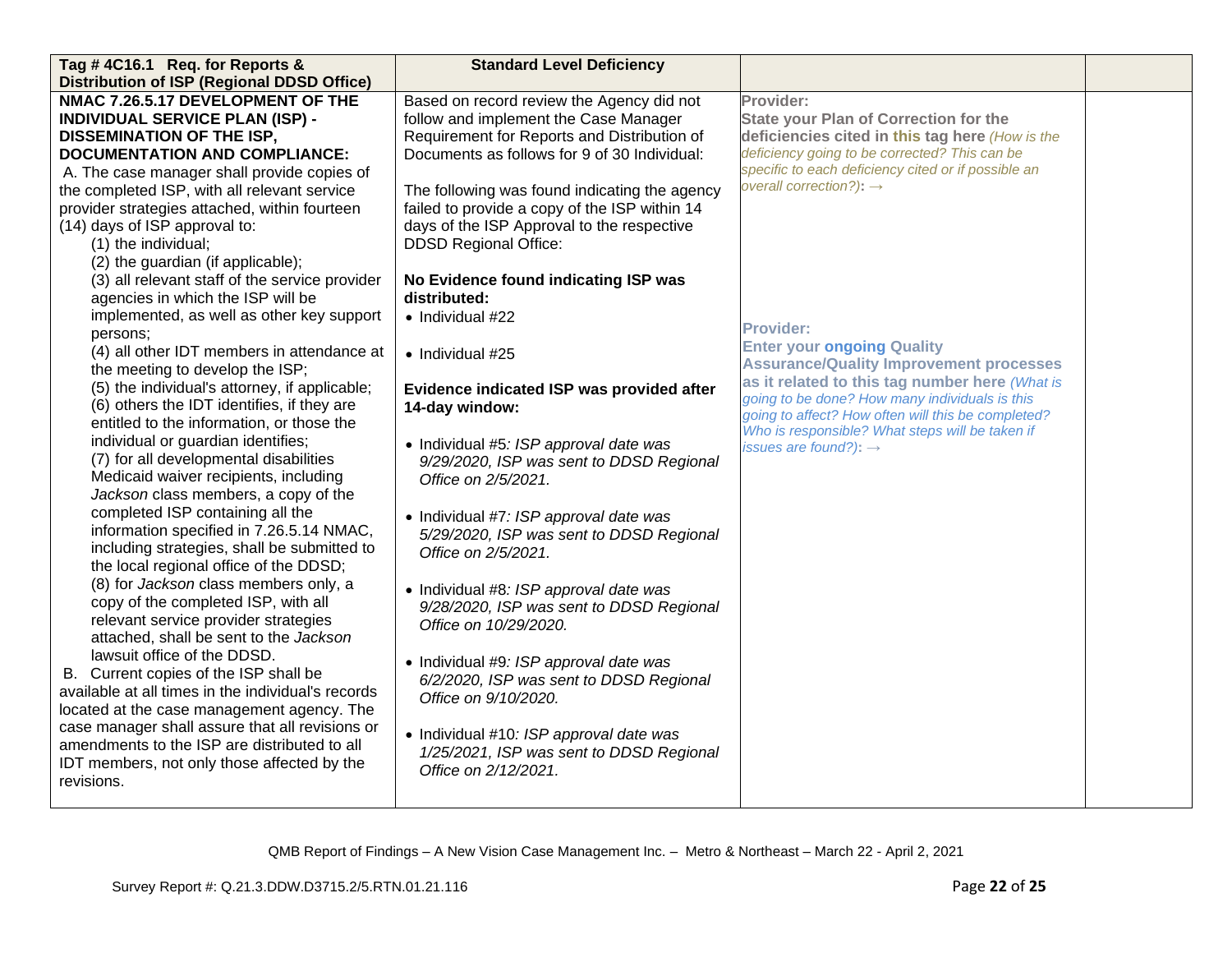| Developmental Disabilities (DD) Waiver             | • Individual #18: ISP approval date was  |  |
|----------------------------------------------------|------------------------------------------|--|
| Service Standards 2/26/2018; Re-Issue:             | 9/1/2020, ISP was sent to DDSD Regional  |  |
| 12/28/2018; Eff 1/1/2019                           | Office on 10/13/2020.                    |  |
| Chapter 6 Individual Service Plan (ISP) 6.7        |                                          |  |
| <b>Completion and Distribution of the ISP:</b> The | • Individual #30: ISP approval date was  |  |
| CM is required to assure all elements of the       | 6/17/2020, ISP was sent to DDSD Regional |  |
| ISP and companion documents are completed          | Office on 7/17/2020.                     |  |
| and distributed to the IDT. However, DD            |                                          |  |
| Waiver Provider Agencies share responsibility      |                                          |  |
| to contribute to the completion of the ISP. The    |                                          |  |
| ISP must be completed and approved prior to        |                                          |  |
| the expiration date of the previous ISP term.      |                                          |  |
| Within 14 days of the approved ISP and when        |                                          |  |
| available, the CM distributes the ISP to the       |                                          |  |
| DDSD Regional Office, the DD Waiver Provider       |                                          |  |
| Agencies with a SFOC, and to all IDT members       |                                          |  |
| requested by the person.                           |                                          |  |
|                                                    |                                          |  |
|                                                    |                                          |  |
|                                                    |                                          |  |
|                                                    |                                          |  |
|                                                    |                                          |  |
|                                                    |                                          |  |
|                                                    |                                          |  |
|                                                    |                                          |  |
|                                                    |                                          |  |
|                                                    |                                          |  |
|                                                    |                                          |  |
|                                                    |                                          |  |
|                                                    |                                          |  |
|                                                    |                                          |  |
|                                                    |                                          |  |
|                                                    |                                          |  |
|                                                    |                                          |  |
|                                                    |                                          |  |
|                                                    |                                          |  |
|                                                    |                                          |  |
|                                                    |                                          |  |
|                                                    |                                          |  |
|                                                    |                                          |  |
|                                                    |                                          |  |
|                                                    |                                          |  |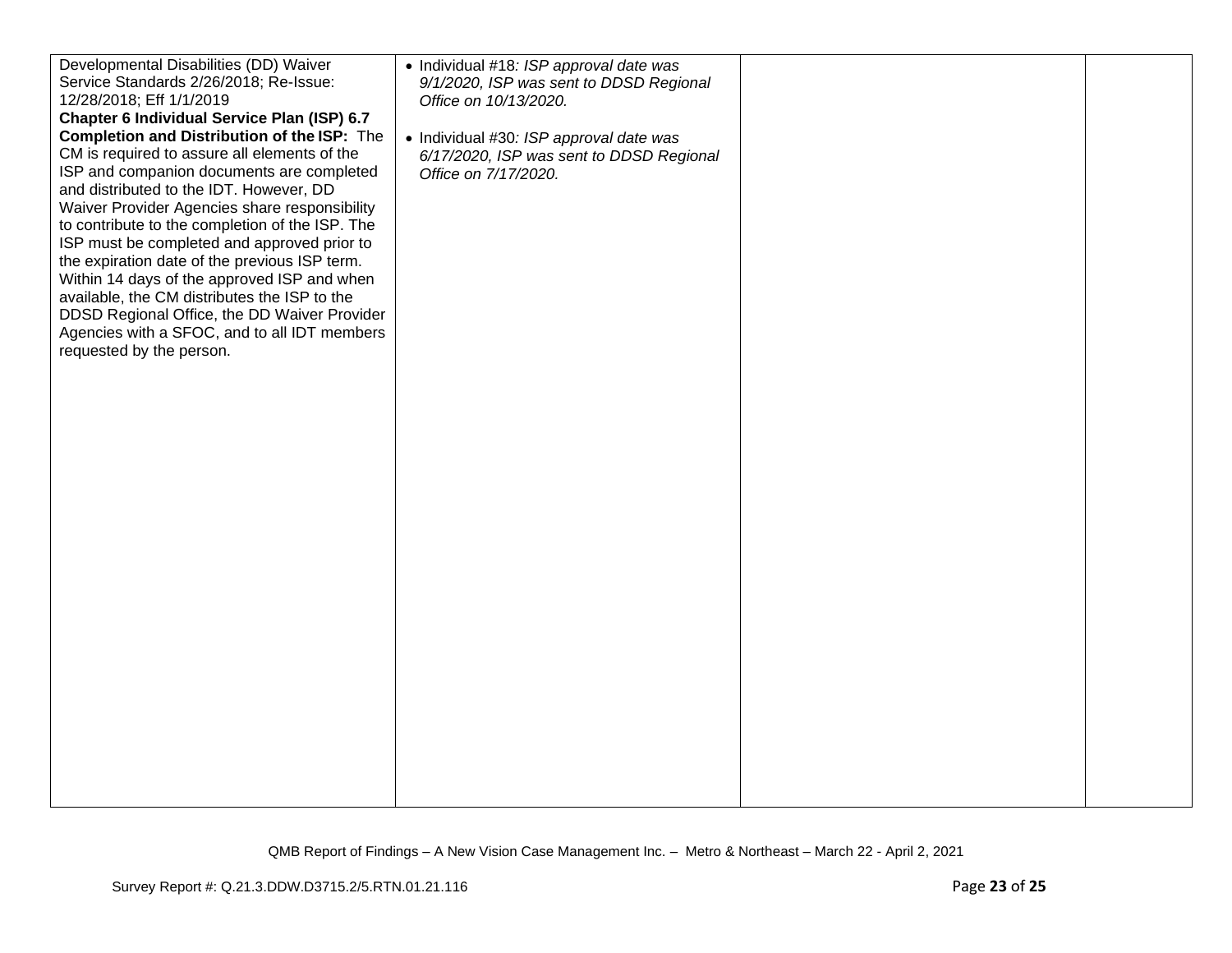| <b>Standard of Care</b>                                                                                                                               | <b>Deficiencies</b>                                | Agency Plan of Correction, On-going QA/QI<br>& Responsible Party | <b>Completion</b><br><b>Date</b> |  |  |
|-------------------------------------------------------------------------------------------------------------------------------------------------------|----------------------------------------------------|------------------------------------------------------------------|----------------------------------|--|--|
| Service Domain: Medicaid Billing/Reimbursement - State financial oversight exists to assure that claims are coded and paid for in accordance with the |                                                    |                                                                  |                                  |  |  |
| reimbursement methodology specified in the approved waiver.                                                                                           |                                                    |                                                                  |                                  |  |  |
| Tag # 1A12 All Services Reimbursement                                                                                                                 | <b>No Deficient Practices Found</b>                |                                                                  |                                  |  |  |
| Developmental Disabilities (DD) Waiver                                                                                                                | Based on record review, the Agency                 |                                                                  |                                  |  |  |
| Service Standards 2/26/2018; Re-Issue:                                                                                                                | maintained all the records necessary to fully      |                                                                  |                                  |  |  |
| 12/28/2018; Eff 1/1/2019                                                                                                                              | disclose the nature, quality, amount and           |                                                                  |                                  |  |  |
| <b>Chapter 21: Billing Requirements: 21.4</b>                                                                                                         | medical necessity of services furnished to an      |                                                                  |                                  |  |  |
| <b>Recording Keeping and Documentation</b>                                                                                                            | eligible recipient who is currently receiving case |                                                                  |                                  |  |  |
| <b>Requirements:</b>                                                                                                                                  | management for 30 of 30 individuals.               |                                                                  |                                  |  |  |
| DD Waiver Provider Agencies must maintain                                                                                                             |                                                    |                                                                  |                                  |  |  |
| all records necessary to demonstrate proper                                                                                                           | Progress notes and billing records supported       |                                                                  |                                  |  |  |
| provision of services for Medicaid billing. At a                                                                                                      | billing activities for the months of December      |                                                                  |                                  |  |  |
| minimum, Provider Agencies must adhere to                                                                                                             | 2020, January and February 2021.                   |                                                                  |                                  |  |  |
| the following:                                                                                                                                        |                                                    |                                                                  |                                  |  |  |
| 1. The level and type of service provided                                                                                                             |                                                    |                                                                  |                                  |  |  |
| must be supported in the ISP and have an                                                                                                              |                                                    |                                                                  |                                  |  |  |
| approved budget prior to service delivery and<br>billing.                                                                                             |                                                    |                                                                  |                                  |  |  |
| 2. Comprehensive documentation of direct                                                                                                              |                                                    |                                                                  |                                  |  |  |
| service delivery must include, at a minimum:                                                                                                          |                                                    |                                                                  |                                  |  |  |
| a. the agency name;                                                                                                                                   |                                                    |                                                                  |                                  |  |  |
| b. the name of the recipient of the service;                                                                                                          |                                                    |                                                                  |                                  |  |  |
| c. the location of theservice;                                                                                                                        |                                                    |                                                                  |                                  |  |  |
| d. the date of the service;                                                                                                                           |                                                    |                                                                  |                                  |  |  |
| e. the type of service;                                                                                                                               |                                                    |                                                                  |                                  |  |  |
| f. the start and end times of theservice;                                                                                                             |                                                    |                                                                  |                                  |  |  |
| g. the signature and title of each staff                                                                                                              |                                                    |                                                                  |                                  |  |  |
| member who documents their time; and                                                                                                                  |                                                    |                                                                  |                                  |  |  |
| h. the nature of services.                                                                                                                            |                                                    |                                                                  |                                  |  |  |
| 3. A Provider Agency that receives payment                                                                                                            |                                                    |                                                                  |                                  |  |  |
| for treatment, services, or goods must retain all                                                                                                     |                                                    |                                                                  |                                  |  |  |
| medical and business records for a period of at                                                                                                       |                                                    |                                                                  |                                  |  |  |
| least six years from the last payment date, until                                                                                                     |                                                    |                                                                  |                                  |  |  |
| ongoing audits are settled, or until involvement                                                                                                      |                                                    |                                                                  |                                  |  |  |
| of the state Attorney General is completed                                                                                                            |                                                    |                                                                  |                                  |  |  |
| regarding settlement of any claim, whichever is                                                                                                       |                                                    |                                                                  |                                  |  |  |
| longer.                                                                                                                                               |                                                    |                                                                  |                                  |  |  |
|                                                                                                                                                       |                                                    |                                                                  |                                  |  |  |
| 21.9.2 Requirements for Monthly Units:                                                                                                                |                                                    |                                                                  |                                  |  |  |
| For services billed in monthly units, a Provider                                                                                                      |                                                    |                                                                  |                                  |  |  |
| Agency must adhere to the following:                                                                                                                  |                                                    |                                                                  |                                  |  |  |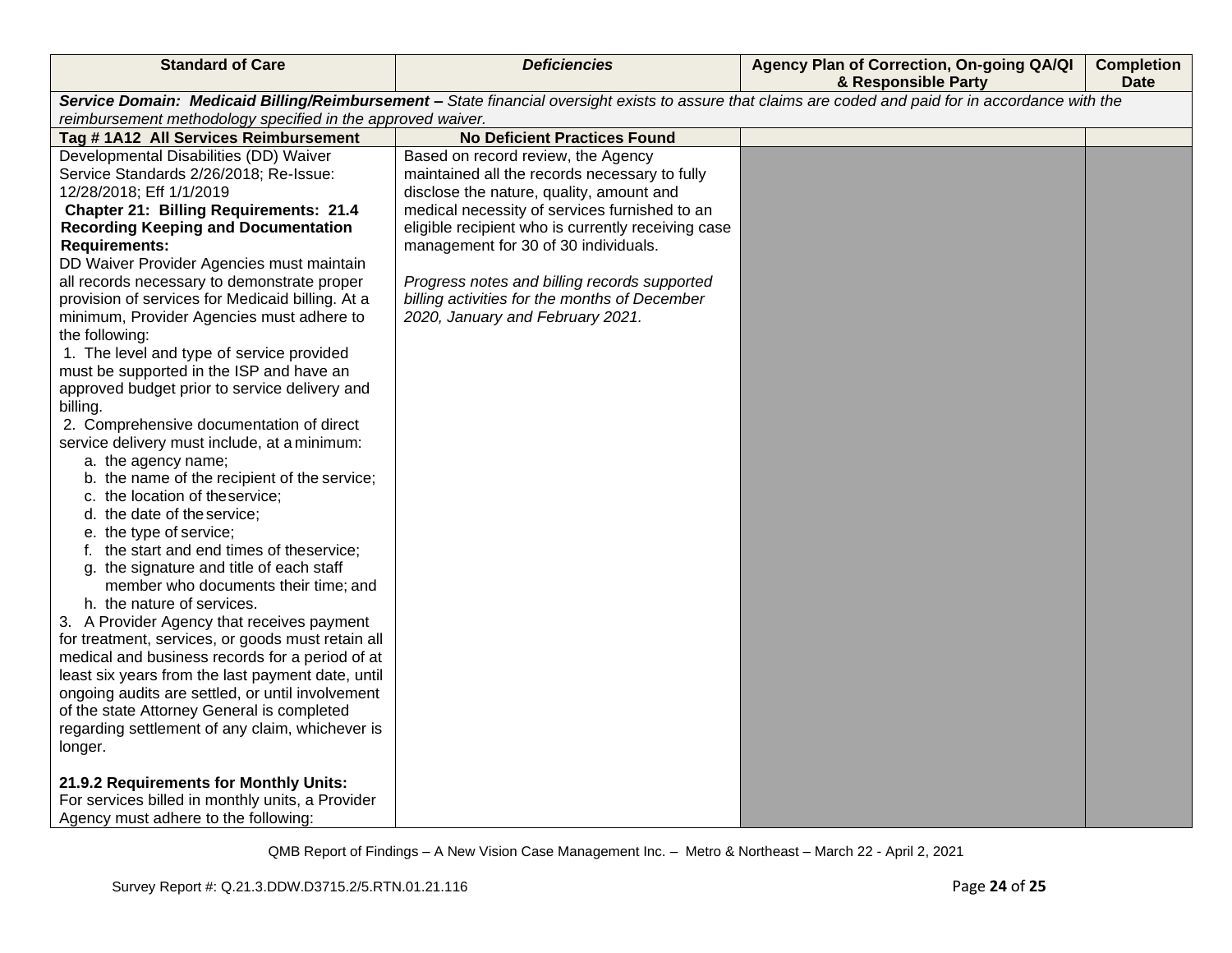| 1. A month is considered a period of 30<br>calendar days.<br>2. At least one hour of face-to-face billable<br>services shall be provided during a calendar<br>month where any portion of a monthly unit is<br>billed.<br>3. Monthly units can be prorated by a half<br>unit.<br>4. Agency transfers not occurring at the<br>beginning of the 30-day interval are required to<br>be coordinated in the middle of the 30-day<br>interval so that the discharging and receiving<br>agency receive a half unit. |  |  |
|-------------------------------------------------------------------------------------------------------------------------------------------------------------------------------------------------------------------------------------------------------------------------------------------------------------------------------------------------------------------------------------------------------------------------------------------------------------------------------------------------------------|--|--|
|                                                                                                                                                                                                                                                                                                                                                                                                                                                                                                             |  |  |
|                                                                                                                                                                                                                                                                                                                                                                                                                                                                                                             |  |  |